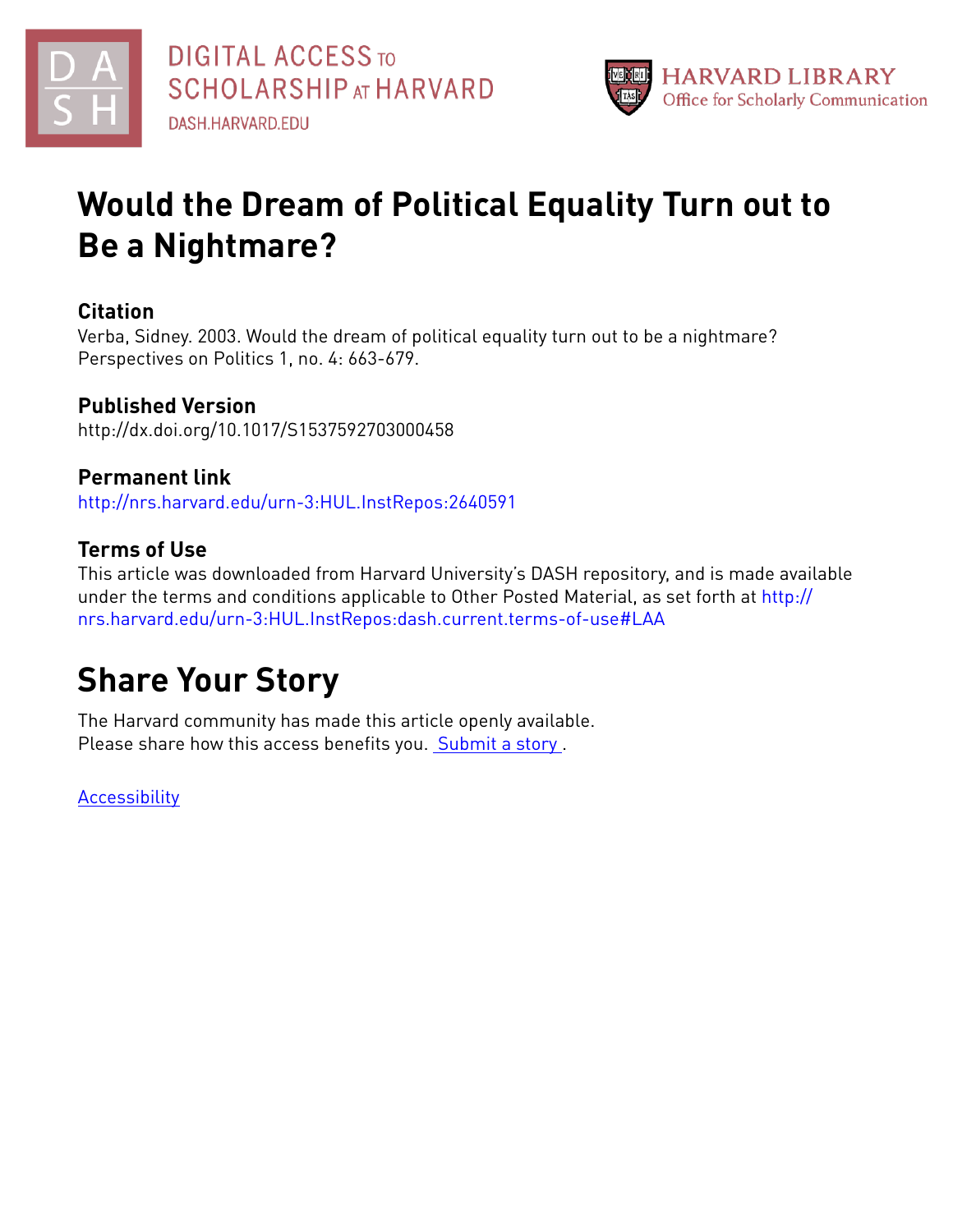#### By Sidney Verba

Studies of citizen participation often assume that widespread and equal participation is beneficial for democracy. This article examines the arguments for and against equal citizen participation: although it may lead to lower-quality participation—less informed, less supportive of democracy—it also leads to a distortion of the needs and preferences of citizens as they are communicated into the political process.

> Observing some beggars in the street as we walked along, I said to him I supposed that there was no country in the world in which the misery of want in the lowest classes of the people was prevented. Johnson [replied]: "I believe, sir, there is not, but it is better that some should be unhappy than that none should be happy, which would be the case in a general state of equality." — James Boswell, *Life of Johnson*

> We may naturally believe that it is not the prosperity of the few, but the greater well-being of all that is most pleasing in the sight of the Creator. . . . A state of equality is perhaps less elevated, but it is more just, and its justice constitutes its greatness and its beauty.

— Alexis de Tocqueville, *Democracy in America*

Je participe Tu participes Il participe Nous participons Vous participez  $\frac{1}{2}$  Ils profitent **EXECUTE:** The profitent **EXECUTE:** From a Wall in Paris,  $1972^1$ 

of the various ways in which U.S. citizens can be unequal,<br>political inequality is one of the most significant and<br>troubling. Political equality refers to the extent to which political inequality is one of the most significant and troubling. Political equality refers to the extent to which citizens have an equal voice in governmental decisions. One of the bedrock principles in a democracy is the equal consideration of the preferences and interests of all citizens. This is expressed in such concepts as one person/one vote, equality before the law, and equal rights of free speech. It is fostered by equal political activity among citizens—not only in voting turnout across significant categories of citizens, but also in other forms of participation, $3$ including work in a political campaign, campaign contributions, various sorts of civic activity within one's local community, direct contact with officials, and protest. Equal activity is crucial for equal consideration since political activity is the means by which citizens make their needs and preferences known to governing elites and induce them to be responsive. Citizen participation is, thus, at the heart of political equality. Through their activity, citizens in a democracy seek to control who will hold public office and to influence what the government does.

Equality in all domains of social and political life is complex. It can be about many different valued goods (income, education, health); it can be across individuals or groups; it can be calculated with different measures and on the basis of different criteria. There are, as the title of the book *Equalities* (by Douglas Rae and his colleagues) $4$  makes clear, many versions of it. And in most of its forms, it is something of mixed worth. For most valued things—income or education or health or respect or political influence—gross inequalities are something we dislike. But complete equality is rarely unambiguously desirable. It is usually impossible to attain, or the process of attaining it would be too costly, or its consequences would be negative. It may, therefore, be useful to consider why political equality defined roughly as equal influence over government policy across citizens—might be desirable within the framework of democratic governance, but also why the cost of such equality might be too great.

This article responds to the new and important mission of *Perspectives on Politics* to reach beyond the standard research article. I present very little new research here; rather, I offer an overview of some significant issues in the study of citizen

*Sidney Verba is Carl H. Pforzheimer University Professor at Harvard University and director of the Harvard University Library (sverba@harvard.edu). He gratefully acknowledges input from several individuals.2*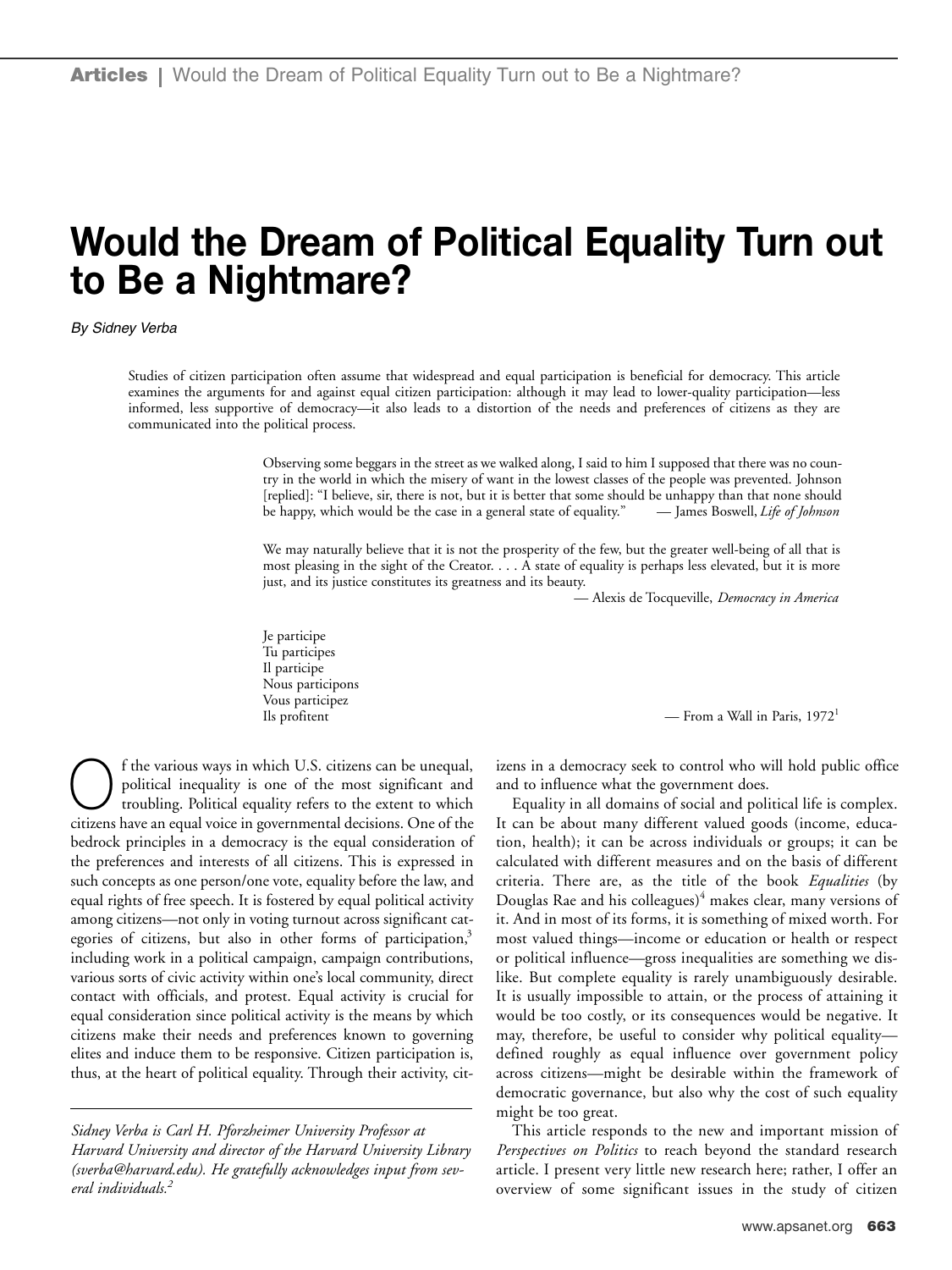activity and its relation to political equality. The topic is broad, and much has been written on it. To give this article some boundaries as well as some coherence, I will not attempt a summary or overview of the empirical research on the subject—except in the most cursory way, to set the stage for what I want to discuss.<sup>5</sup> I will instead focus on broader issues that frame the questions associated with citizen activity, in particular some normative questions on participatory equality: for example, how much of what kind of participation from whom is desirable? The normative discussion will be informed by the data on citizen activity, bridging a divide that sometimes exists in the discourse on political equality between empirical researchers and political philosophers. The



former sometimes make easy assumptions about the desirability of equality of political voice; the latter often elaborate the optimal level of participation or participatory equality with only cursory consideration of the relevant empirical data.<sup>6</sup> In most of our work, my collaborators and I have assumed the desirability of political equality—certainly the desirability of more political equality than we currently have in the United States. The purpose of this article is to question that preconception.

How important is it that political activity come equally from all citizens or—to make this point more precise and realistic that it come with equal probability from each relevant type of citizen? Note that I am dealing with the *equality* and not the *level* of political activity. A few words on the distinction between the two may be useful. Participation fosters democracy in various ways. Some of its beneficial effects on democracy depend more heavily on the amount, or level, of political participation, while other beneficial effects depend on the equality of participation. Conveying a sense of membership or building community or creating legitimacy—all associated with citizen engagement—depends on the *level* of participation (that is, on how many participate). Declining political activity may signal a decline in citizen commitment and support for the polity; democracy seems weaker if few take part. Conversely, too high a participation rate may strain a democratic system, overloading it with demands that cannot be met. Political equality, however, is more closely related to another aspect of democratic functioning: equal protection of the interests of all citizens. This depends less on how many participate than on the representativeness of those who participate.<sup>7</sup>

# What Are We Equalizing?

Before turning to the arguments in favor of and opposed to political equality, we need to take a closer look at what political equality means. What exactly would we equalize if we achieved political equality?

#### *What kind of activity?*

Much of the literature on political participation focuses on voting. There are several reasons for this: elections are the basic democratic institution, so voting is the basic citizen right; the aggregate of the vote determines who runs the government; voting is the most frequent political act; and, last, vast data resources—both survey data and official election data—exist for the analysis of voting. But there are many other ways that citizens can take part in politics (direct contact, protest, and campaign activity or contributions, to name a few). These differ in significant ways, particularly in terms of the amount of information they convey about the needs and preferences of citizens and how much pressure they put on elites to respond. A full understanding of political inequality requires a consideration of these various means. I will not explore these differences here, since they are amply discussed elsewhere.<sup>8</sup> Let me turn, rather, to some more general aspects of equality of political participation, each of which is relevant to a full understanding of what it would mean to make political voice equal. Equality of political voice may refer to the equal right to participate, the equal capacity and opportunity to participate, equality in the amount and nature of political activity coming from individuals or segments of society, equality in the reception of one's political voice (government officials hear what is said and give it equal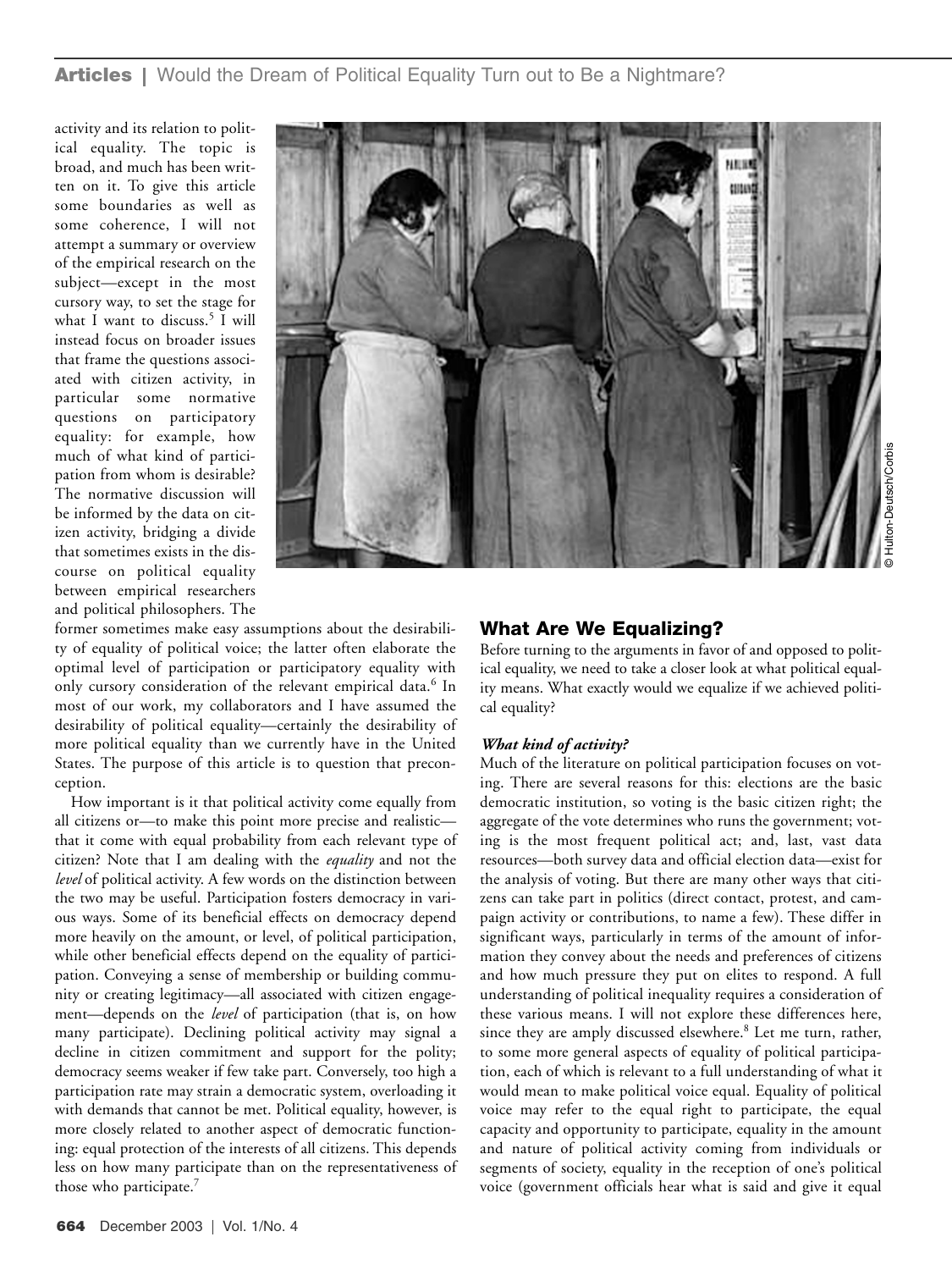

consideration), and equality in response (all citizens receive equal treatment in terms of policies and the implementation of policies).

#### *The equal right to participate*

This main democratic requirement includes, among other rights, universal adult suffrage; freedom of speech, the press, and other modes of political expression; and the right to organize political parties. These basic entitlements, held (more or less) universally, are considered necessary features of any democratic regime in almost all contemporary conceptions of democracy. As far as the United States is concerned, these are pretty much in place as a result of the 19th Amendment and the civil and voting rights acts of the 1960s. There are no legal barriers to citizen participation because of gender or race/ethnicity, and we have numerous legal protections against discrimination along those lines.<sup>9</sup> A muted debate about age restrictions on participation was largely ended with the 26th Amendment.

There continue to be, however, disagreements over the universality of the right to participate. For instance, in many states, convicted felons do not have the right to vote; in some cases, that ban remains in effect for life. Relatively few, if any, restrictions apply to the speech rights of people in the United States, but there are restrictions on monetary contributions from noncitizens.<sup>10</sup> And the issue of voting rights for long-term noncitizen residents is controversial.

Two aspects of these issues deserve special note. One is the distinction between the explicit, intended consequences of equality-limiting rules and the unintended equality-limiting

consequences of such rules. Restricting the voting rights of felons or former felons (under the explicit justification that felons have stepped outside the moral realm of citizenry) has the unintended consequence of restricting the voting rights of African American males.<sup>11</sup> In former times, restrictions based on literacy (on the explicit justification that people need to be literate to be informed voters) had the effect of limiting the political activity of immigrants and blacks—a limitation that was surely intentional regarding African Americans in the South. Indeed, it is clear that "unintended" consequences are not always unintended.<sup>12</sup>

Another important factor is the locus of control over participatory rights. The fact that many aspects of voting rights the rights of felons, for

instance—are under state control raises obvious issues of equality of rights.

So although most normative theories of participation are in agreement that equality of rights is a necessary condition for democracy, some controversies remain, both in fact and in terms of the ideal state. I will not focus on these controversies, but will turn to the next step in the path to effective citizen voice: the capacity to be politically active.

#### *Equal capacity and opportunity to participate*

As the old saying goes, freedom of the press is a wonderful right if you own a press. Rights require resources. One may need certain civic skills or competencies to participate effectively: information about elections so as to vote one's preferences, the capacity to speak publicly so as to communicate one's preferences, knowledge of political decision-making structures so as to intervene effectively in the decisional processes. One will need money to take part in politics as a financial contributor. And effective participation means equal opportunities to participate: equal access to information, to representatives, to government agencies, to organizations. Some activities are more dependent on resources than others. Activity in one's community or contacting an official requires more skill than does voting. Political contributions are the most resource dependent, requiring as they do the financial wherewithal. Voting is the political act least dependent on skills and for which the opportunity to act is most clearly presented to the citizen at election time.<sup>13</sup>

Resources and opportunity make political equality deeply dependent upon equality in other domains, such as education, income, connectedness, and health and well-being. In turn,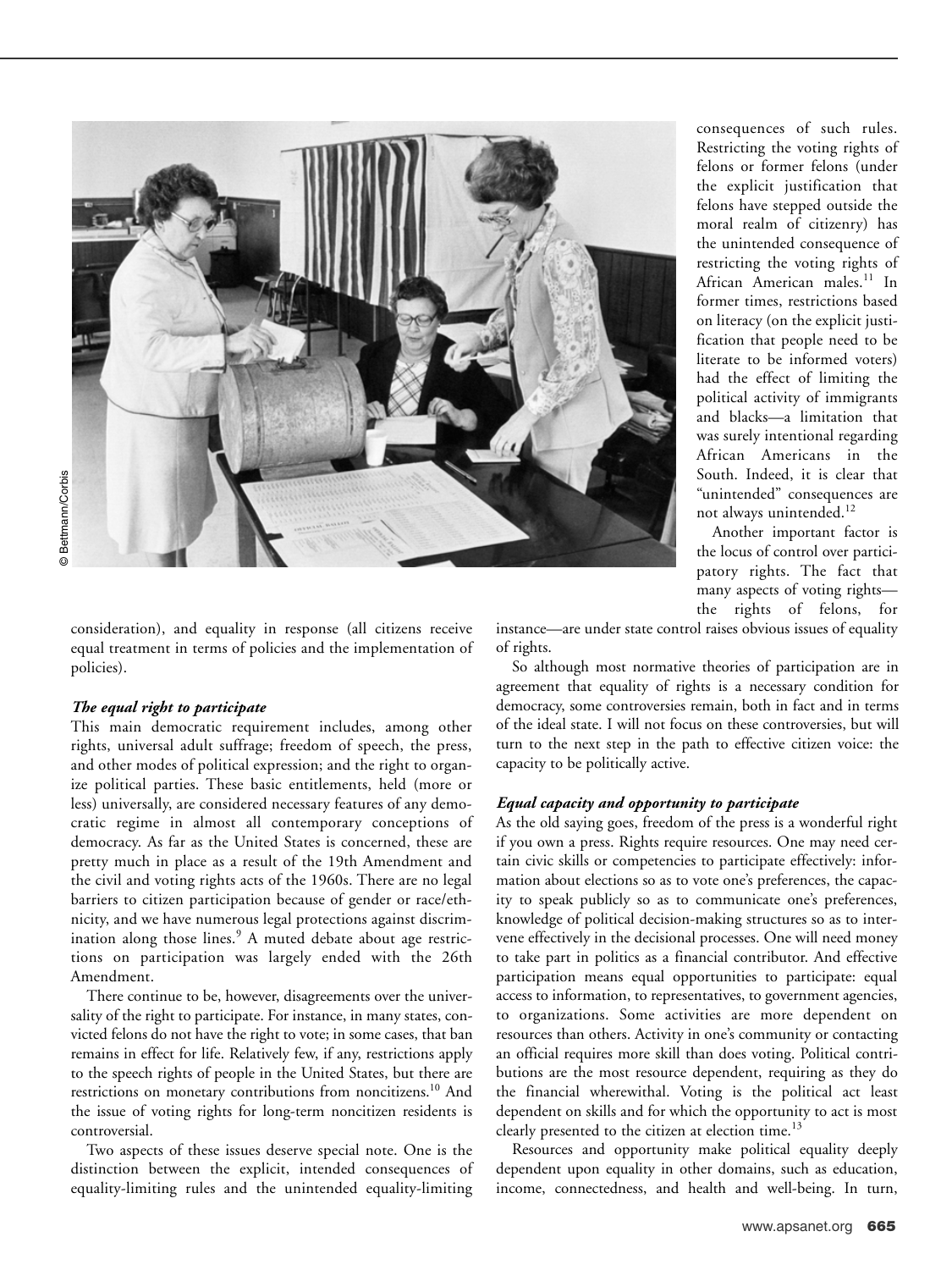political equality fosters equality in other domains by increasing the likelihood of policies that favor socioeconomic equality. This makes clear why some thinkers consider the capacity to exercise equal political voice to be of central concern in a democracy. Amartya Sen, in his discussion of what "goods" are important to equalize, refers to certain basic capabilities needed to achieve a full life.<sup>14</sup> Political voice is one of these, since it allows the individual to acquire many other valued goods, such as income, education, health, and respect. But these, in turn, are general capabilities that enable the acquisition of political voice. In other words, political voice may be in the center of a virtuous circle of capabilities for those advantaged in a society, but a vicious circle of incapabilities for the disadvantaged.

### *Equal voice*

If it is to entail equal consideration, however, equal participation may need to go beyond equal rights and equal capacity to include equal use of rights and capacity. One may have the right, the resources, and the opportunity to be active, but for various reasons—from ignorance to indifference—one may not choose to participate. Thus, equal rights and equal capacity do not necessarily mean equal voice.

*Is anyone listening?* The right to participate, the capacity to participate, and actual participation represent crucial steps toward equal consideration. But equal consideration may involve additional steps having to do with the response of governing officials to the expressed political voice. What if you send a message and no one pays attention? Two citizens may be equal in their voice (suppose that both vote, both write frequent and compelling letters to government officials, and both attend town meetings regularly), but one may for various reasons receive more attention than the other. Voting turnout may be equal across individuals or groups, but if some votes are not counted or if election districts are wildly different in size, electoral participation is not equal. If some letters are read and others left unopened, if some campaign workers or contributors have less of the ear of the candidate than do others, that is not equal voice.

*Is anyone doing anything?* The ultimate purpose—or, at least, one of the main purposes—of political activity is to get the government to do something in one's interest, whether that be a policy or a political favor. Political equality in its fullest sense would be equal policy output. Since policies do not always accomplish what they are intended to do, full equality of treatment would be a set of policies that treated all citizens equally. In some sense, these last two aspects of political equality—being heard and getting results represent its "true" instrumental meaning and are the ultimate payoff of equal participation and equal voice. They are difficult to observe and measure. The literature on the receipt of messages and the response to them is not as well developed as that on the messages sent. Making the connection is complicated since policies derive from many forces, not just citizen input. And sorting out why preferences and elite decisions overlap is not easy.<sup>15</sup>

In sum, political equality can mean many things, from the equal right to participate to equal treatment of all by the government. Equal political rights are fairly well established in the United States, though they are sometimes not enforced equally. But equal treatment for all is not possible, since individuals and groups have different needs and preferences, and policies favoring some are less favorable to others. Thus, this article concentrates on those aspects of political equality between the basic right to participate and the ultimate but unattainable result of equal treatment; that is, on equality across individuals and groups in the capacity to express political needs and preferences and in the actual use of that capacity. Democracies are sounder when the reason why some lose does not rest on the fact that they are invisible to those who make decisions. Equal treatment may be unattainable, but equal consideration is a goal worth striving for. And for the latter to exist, equal capacity to express political voice and equal expression of that voice are key.

#### *Participatory Equality: How Much Is There?*

Most of the empirical work on which I draw asserts that the ideal of political equality—in the sense of equal voice—is never achieved. The literature attempts to explain why that is the case. It may be useful to summarize some of the main conclusions of the empirical literature to set the stage for a debate on political equality as an ideal.<sup>16</sup>

(1) Though rights are equal, the actual use of such rights is stratified. Some people are more active than others. More important, there are persistent differences in the level of activity across politically relevant groups—that is, groups with distinctive needs and political preferences. Thus, if participation is a means by which citizen needs and preferences are communicated to governing elites—and if it is a significant means—the voices of individuals vary in their intensity and, more important in terms of policy outcomes, so do the voices of groups.

(2) In general, citizens who are advantaged when it comes to education, income, social standing, race/ethnicity, or gender are more politically active than those who are not.

(3) Unequal use of participatory rights rests on unequal capacity and opportunity. More active citizens are better endowed with participatory resources (such as time, money, and civic skills); they are more likely to be motivated (that is, to be interested in politics, to feel efficacious), to discern the connection between their own needs/preferences and public policy, and to be in social positions where they may be recruited to engage in politics. Resources, motivation, and recruitment opportunities often accompany positions of advantage in other spheres—a fact that accounts for the political advantage held by the socioeconomically advantaged.

(4) The relationship between motivation and resources is particularly relevant to the normative issues associated with political equality. In evaluating the extent to which there is inequality of voice, it is important to differentiate between those citizens who—to use a distinction that Kay Lehman Schlozman, Henry Brady, and I have used elsewhere—cannot participate because they lack the resources to do so and those who choose not to participate because they lack the interest or inclination.<sup>17</sup> The former situation is a greater violation of democratic values than the latter. If an individual stays home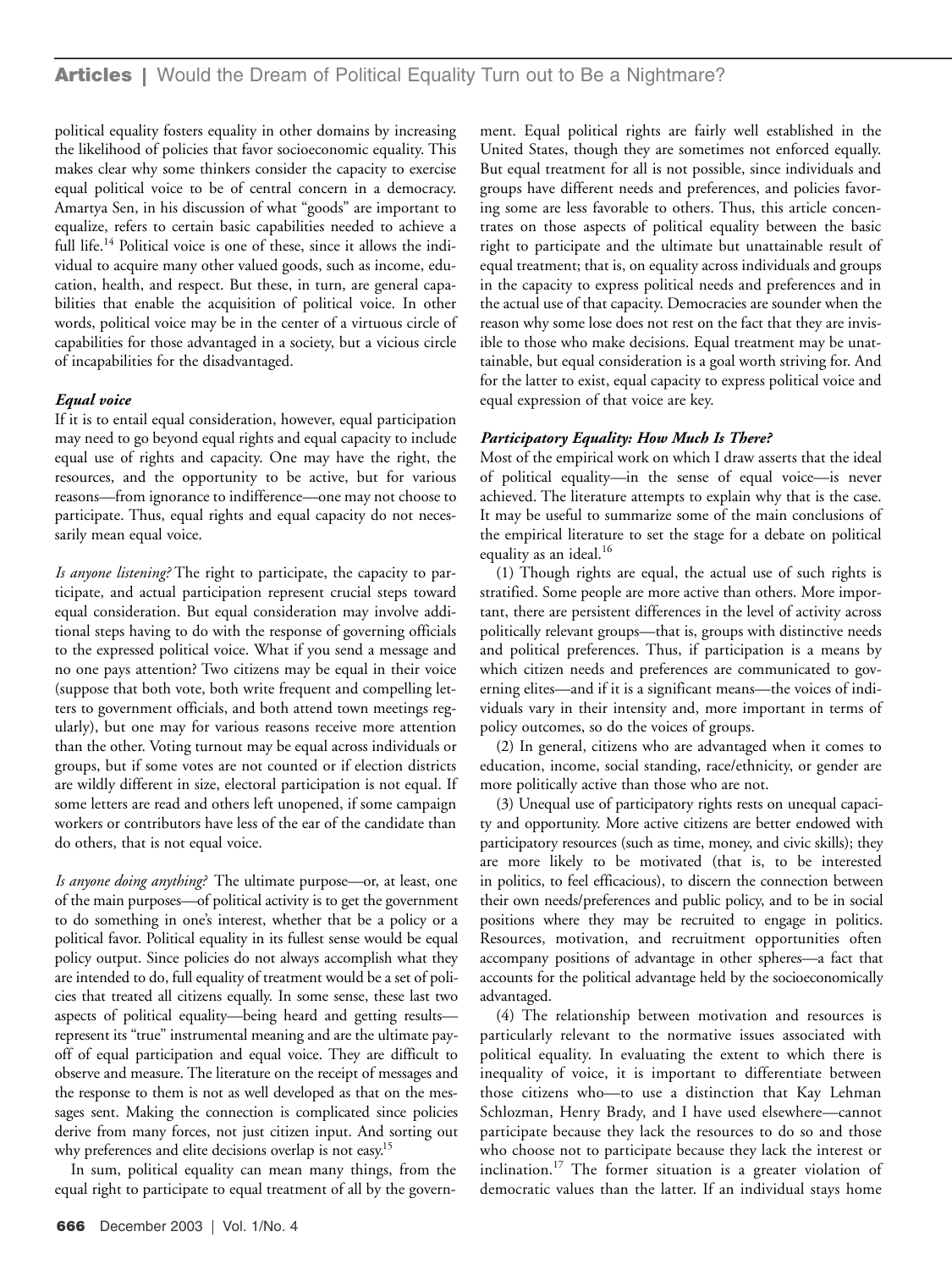from a town meeting because he or she lacks the funds to hire a baby-sitter or does not feel that he or she has the capacity to speak out effectively, we may consider this a violation of the norm of equal voice. If, however, an individual stays home to watch a favorite TV show or for lack of interest in local political issues, we do not feel that he or she has been deprived of a civic right or opportunity.<sup>18</sup>

(5) The relationship of political activity and the socioeconomic resources that foster it is a reciprocal one. If government policy and implementation of that policy are responsive to active citizens—and the evidence for this is convincing, though not as systematic and strong as that for individual citizen behavior—the result may be that less-advantaged citizens are less active because of the deficit of participation-enhancing factors among people in a low socioeconomic position. In turn, policy (say, in education or taxes or welfare programs) will be more responsive to the advantaged and active citizens, thereby increasing their advantage while providing relatively little for the disadvantaged. And so political inequality is reinforced.

(6) The reciprocal reinforcement of socioeconomic and political inequality depends heavily on the role of resources that foster participation and that derive from socioeconomic position. However, under certain circumstances, individuals and groups can become mobilized or otherwise motivated to political activity in connection with particular issues. When this phenomenon is accompanied by recruitment to activity of those who would otherwise be inactive because they lack the requisite resources, the socioeconomic/political circle can be broken. But recruitment to activity more often reinforces the socioeconomic stratification of political participation, as recruiters seek those who have the resource capacity to be effective activists.<sup>19</sup>

## Political Equality: Its Value and Its Dangers

The above account simplifies a complex body of literature, but the general story is accurate. If equal consideration of the needs and preferences of all citizens is a central principle of democracy, then participatory inequality represents a violation of democratic principles. Is this, however, a serious challenge to the extent to which the United States may be said to function as an effective democracy? The participation literature usually deplores such inequality. Much of the empirical scholarship assumes that even if an ideal of fully equal participation is very likely unattainable, greater equality would be desirable. But would it be? Suppose that all citizens spoke with equal voice or that each politically relevant category of citizens (that is, all groupings of citizens that have different politically relevant needs or preferences) spoke with equal probability. What would democracy look like? Better in some ways, not so good in others.

#### *Why might we want political equality?*

The participation literature offers many reasons, including the following:

*Political equality is intrinsically valued.* Political equality is a valued good per se. The ability to express one's political views constitutes membership in the polity. It confers a sense of selfhood, of agency, of belonging. Put another way, there are some who denigrate the importance of voting, since voting rights and voting participation do not bring with them the solution to all or even most problems (consider the case of blacks in the American South, for example, or in South Africa). But those who denigrate the importance of the vote are almost always people who already have the right to vote. Democracy is valued not because democratic rule produces the most efficient or the most coherent policies (which it often does not do) or even the most just policies (which it may or may not do), but because it confers an important and valued status on its members: that of citizens who have the equal right and ability to control their own lives through influence over collective decisions. This status is not only a means to some other end; it is valuable in itself.

*Political equality builds community.* Societies are bound together by cooperative activity toward shared goals. This is how that precious commodity of social capital is formed. Since this involves horizontal connections, it implies the engagement of equals.

*Political participation creates legitimacy.* Democracy depends on citizens' voluntary acquiescence to the government (obedience to laws without constant police control, acceptance of election outcomes by the losing side, et cetera). The laws or electoral outcomes that one might not favor deserve respect because they were selected, through proper procedures, by the people (or at least the larger number of the people), with no individual or group given more voice in that decision than any other.

*Political participation is educative.* People learn about politics, democracy, and their own needs and preferences through participation for all. Equality is valuable in political activity just as it is in education.

*Political equality enables equal protection of interests.* Democracy implies equal consideration of the needs and preferences of all citizens. This instrumental aspect of political equality—the ability to inform the government of one's needs and preferences and to pressure the government to pay attention—is the key to that equal consideration. Those who express political voice, by voting or by speaking up or in other ways, are more likely to have government policies that pay attention to their needs and preferences. In this sense, political voice represents a general capacity to achieve many goals. Equality in political voice is, thus, a basic form of equality.

#### *Why might we not want political equality?*

In the empirical work on political participation, equal participation is assumed to be a good thing. But there is a dark side to equal participation. There can be too much of a good thing. Alongside the literature that implicitly or explicitly promotes political equality is an extensive literature warning of the dangers of too much and too equal political activity.

*Democratic government* is a term with internal tension. *Democratic* refers to rule by the people, with control flowing upward from citizens to decision makers. *Government* refers to authoritative decisions that control society and people's lives. The difficulty of putting the two terms together is that, on the democratic side, the people are many and varied, which makes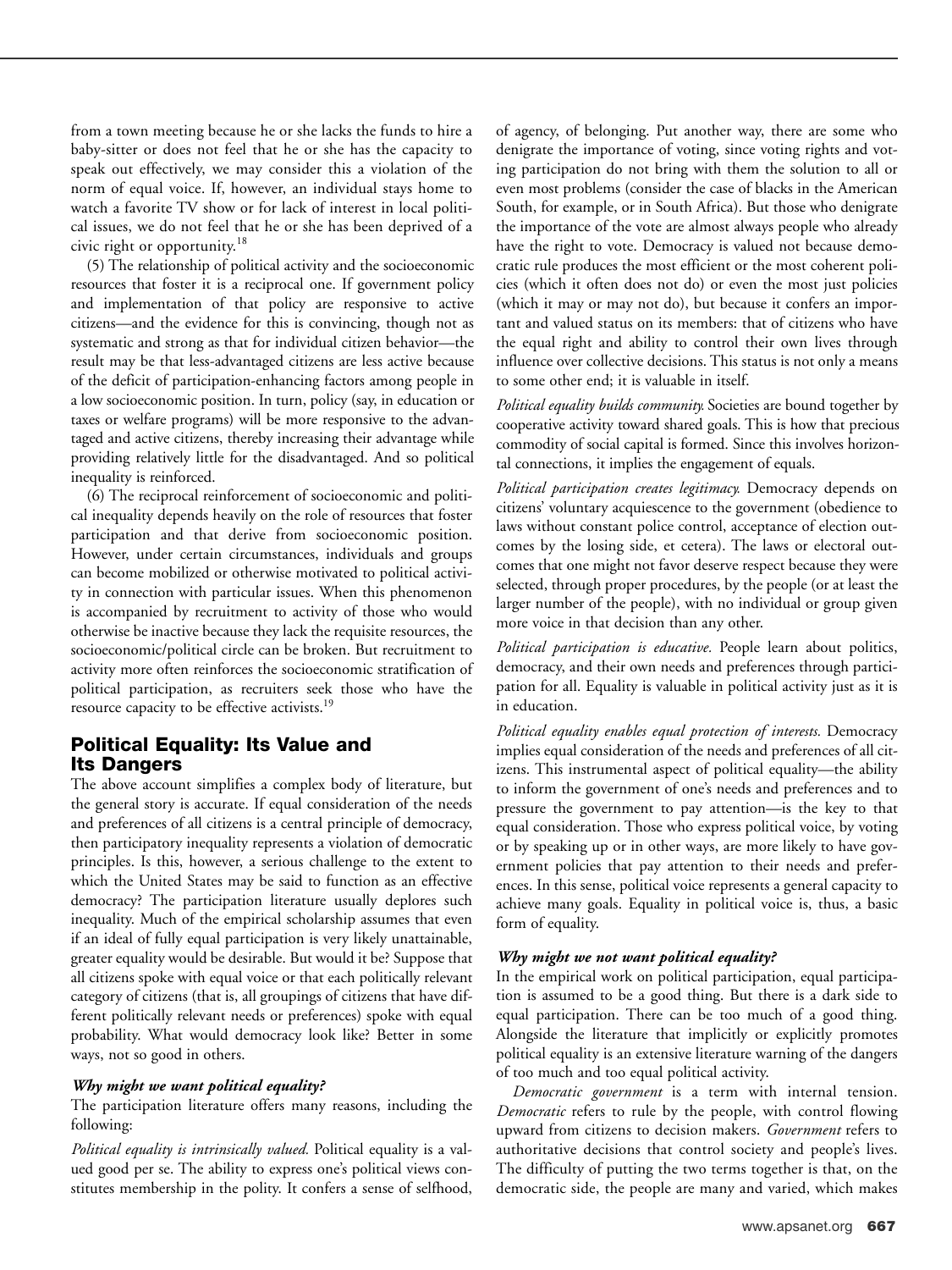the coordination of their needs and preferences difficult; and their attention to and knowledge of policy issues is limited, which ill equips them to judge among alternative policies. At the same time, government involves making complex policy decisions that balance the needs and preferences of many actors. The usual response to this tension is representative government, where the masses elect representatives who can—to use James Madison's language—"refine and enlarge" the preferences of the public. Democratic government, it is generally accepted, is representative government.<sup>20</sup> The political equality I am discussing does not question the fact that elected representatives inevitably have greater political voice than do ordinary citizens, or that the representatives are (or at least should be) better informed and more capable of governing. But what constitutes the optimum political voice for the ordinary citizen, and what are the costs and benefits of having that voice emanate equally from all citizens? Are citizens equally capable of responsible democratic participation—that is, participation that leads to effective democratic policy? Since education is the social characteristic that best predicts political activity and distinguishes "responsible democrats" from others, I will look at these questions from that perspective.

The foundation of political equality among citizens is the fundamental equality of human beings. For some earlier thinkers, this equality rests on the belief that all people are equal before God. A more secular pair of explanations, expressed by such democratic thinkers as Robert Dahl and John Rawls,<sup>21</sup> is that people are reasoning beings capable of understanding the world and that they are moral beings capable of distinguishing good from bad. What does this mean for the ordinary citizen, and why is it the principle on which equal citizen voice is grounded? For one thing, it means that citizens should be good—or at least adequate—moral reasoners. Their preferences and values, whatever their substance, should have some coherence and be somewhat stable. It also may imply that their preferences should coincide with their interests. This point—whether individuals can judge their own best interests—is very complex, of course. Dahl essentially says that individuals may not know their best interests, but that it remains hard to find someone else who knows better. Furthermore, if preferences and values change from moment to moment or if they are incoherent and self-contradictory, it is hard to know how they can be given meaningful expression.<sup>22</sup> Some would also argue that good citizens ought to be willing to transcend their own values and preferences. One component of this willingness is the ability to look beyond their own narrow selfinterest to consider the common good. Selfishness, according to this argument, is detrimental to democracy; citizens ought to be committed to some common good; and the process of taking part in politics should increase the likelihood that they will view politics from this broader perspective. Another component of the morally competent citizen is a willingness to accept principles of fair democratic procedure that allow for a multiplicity of viewpoints or doctrines to be expressed. Rawls refers to this as a free-standing overlapping consensus on a democratic process that involves tolerating alternative doctrines.23 This, as he notes and as many democratic theorists have noted before, is needed to maintain a stable democracy given the inevitable plurality of competing doctrines subscribed to by citizens in a democracy.

In addition, citizens should be good (or at least adequate) social scientists. They should have enough information to know how to pursue their goals through politics. They should be capable of making causal inferences about how their activity might lead to desired outcomes (for instance, of figuring out whom to vote for or how one policy rather than another will affect their welfare). If they cannot reason about the political world, what do their expressed preferences mean? Thus, democratic voice would seem to rest on some capacity of citizens to be moral reasoners and social scientific reasoners. But what if citizens are not up to the task? What if they don't know what they want? What if they know what they want, but not how to get it? What if they care nothing for the common good? What if they can't be relied upon to go beyond their own preferred value system to tolerate others? Democratic voice becomes meaningless or undesirable. These considerations have led many philosophers of democratic government—from the founders of America to thinkers like Walter Lippmann or Joseph Schumpeter, $24$  to current observers of all political stripes who are leery of the public and its opinions—to express skepticism about the public, about too much democracy, about populist democracy.

The concern touches directly on political equality. What if citizens are *unequally* equipped for moral reasoning or social science analysis? Some are competent, others not. Consider this from the perspective of education. When there is unequal political activity, it is the better educated who tend to be more active. In our research on participation, my colleagues and I tried to discover why education is so potent a predictor of political activity. Is it because it makes people more informed? Makes them feel more efficacious? Makes it easier for them to see connections between their values/preferences and governmental action? Is it that it inculcates the norm that one ought to be a participant? Does it increase the store of resources that people have—skills that make one an effective participant, or income that is useful for contributing to political campaigns or causes? Does it put individuals into networks, so that they are surrounded by others who are active and who can help them act effectively? The answer is "all of the above." Education fosters activity through its effect on information, skills, values, resources, networks, and more. No wonder it is so potent.

Some simple data make this point clear. Compare individuals who have no college education with college graduates. The latter are more active in any of the activities we measure, and by a long shot. They are, for instance, twice as likely to have contacted a government official (a good way to express political voice) than are people with only a high school education. They are one-third more likely to vote, three times as likely to work in a campaign, and twice as likely to be community activists; they give about 12 times as much money to political campaigns and causes. (See Figure 1.) High school graduates contribute on average \$15; those with some college contribute \$53; and college graduates rise to \$186 worth of campaign contributions.25

Furthermore, numerous social science analyses show that education is the best predictor of the quality of citizen engagement.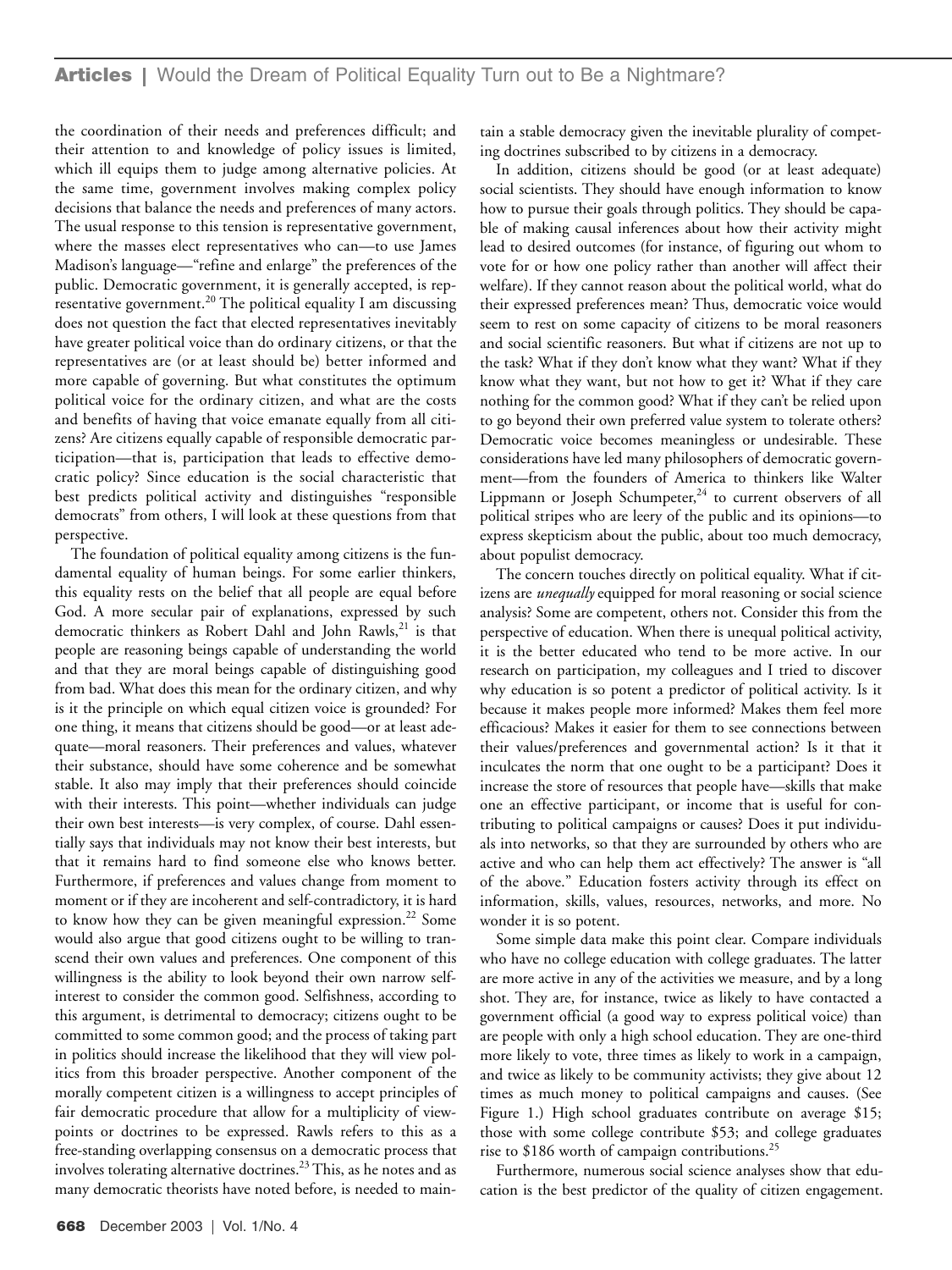**Figure 1 Political Activity by Education**



Source: Citizen Participation Study. For further information on the study, see Verba et al. 1995.

The educated are better social scientists and more democratic moral reasoners. They are not only more active; they are better citizens. (See Figure 2 for examples.) They are more informed, have more consistent political values, and can make better connections between means and ends. In general, they are more supportive of the rules of democracy, more tolerant of unpopular voices, more committed to communal rather than individualistic goals. They

#### **Figure 2 Citizen Quality by Education**



<sup>\*</sup>Very interested in local or national politics

Source: Citizen Participation Study. For further information on the study, see Verba et al. 1995.

get twice as many information items right as uneducated citizens: the mean information score for those with no college is 3.7, compared with 4.8 among those with some college and 5.7 among college graduates. When the educated contact government officials, they are four times as likely to raise an issue that has broad relevance, rather than some issue limited to themselves and their family; they have, thus, more civic concern. They are substantially likely to support the right of someone who opposes religion to speak in the community. And on and on.26 The conclusion is clear. It is good for democracy that the educated are more active: they are higher quality citizens.

The distinction between moreeducated and less-educated citizens holds—though not as strongly—for other distinctions that divide the more advantaged from the less advan-

taged, whether based on income or kind of job or race/ethnicity or gender. The cause of all these differences may rest in educational disparity; nevertheless, however one defines *disadvantaged,* if one equalizes participation between the advantaged and the disadvantaged, the quality of that participation will go down.

The limitations of citizens as moral reasoners (unsure of what they want and/or perhaps wanting things antithetical to democ-

> racy), coupled with their weaknesses as social analysts (ill-informed and unable to see the causal connections that would allow them to act in ways that would get them what they want), call into question the role of citizen participation in a democracy. Schumpeter provides the classic case for limited participation.27 In the Schumpeterian analysis, electoral participation is the key role for citizens, who vote on leaders and then are finished. Elites are supposed to be left to rule. That does not end citizen control, because leaders must worry about the next election. The essential participatory role is the citizen as retrospective voter. For Schumpeter, the right to vote is crucial, but that's it.

> This position is attractive. Elections are the democratic institution on which everything else rests. Election results are, with rare exceptions, dispositive when it comes to who is in charge. And elections are the most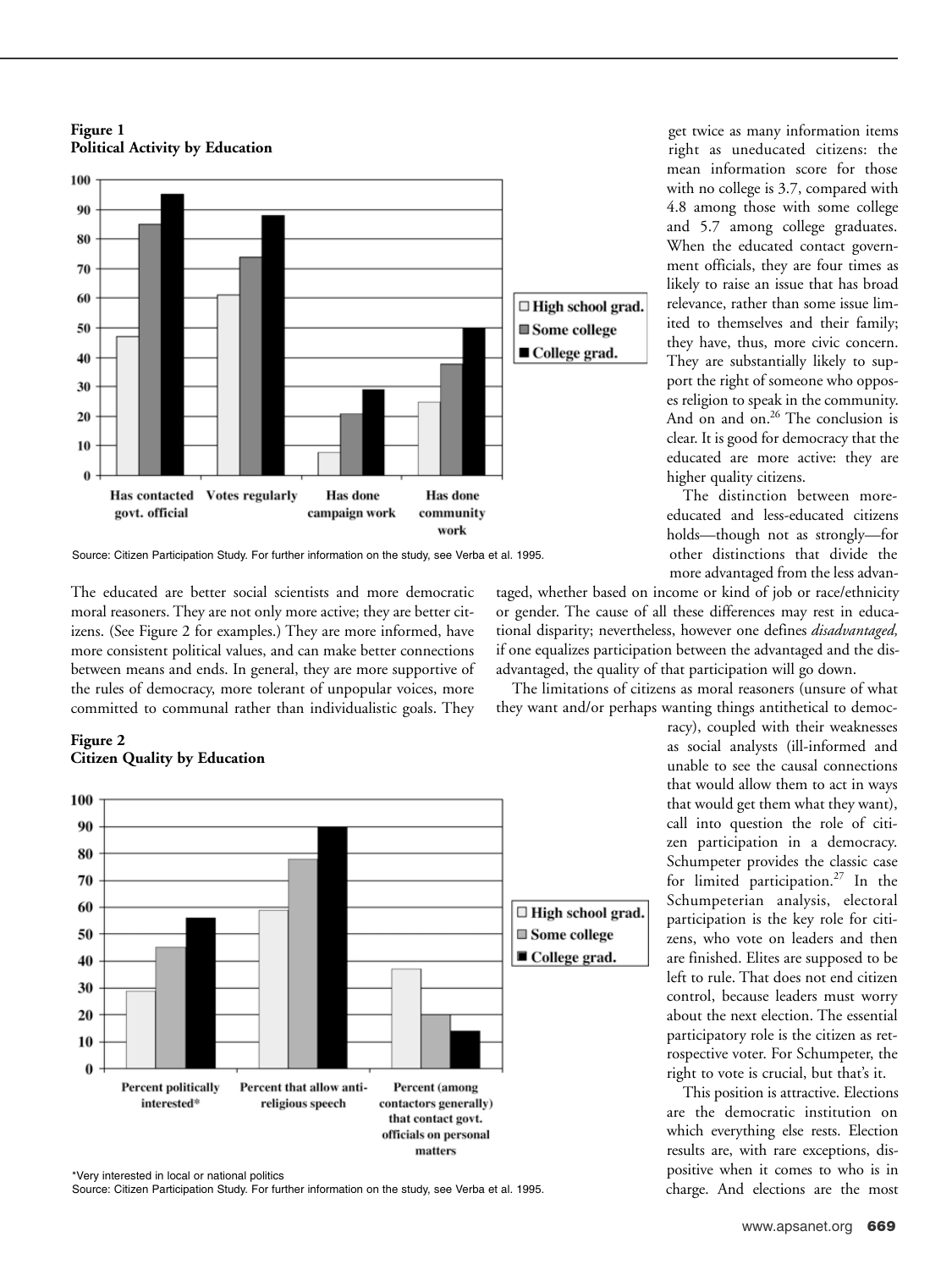egalitarian of activities. More citizens vote than take part in any other way, and voting is more equally distributed across the citizenry than is any other act. Citizen control via retrospective voting does not strain citizen competence and gives ruling elites the space to make the carefully considered expert decisions needed to run a complex society.

This restrictive notion of democracy—with little room or need for citizen activity—would be an adequate approach to a government that gave equal consideration to all citizens if (1) activists did not differ in their preferences from inactive citizens and (2) voting in elections was the dominant, perhaps sole, means of citizen activity. Let us consider both of these conditions.

If activists do not differ from inactive citizens, it matters little that some citizens are active and some inactive. The former can speak for the latter. But if they do differ, is it in politically relevant ways? How do their preferences compare in regard to pending political issues? Aside from views on pending issues, do the inactives differ from the actives on the issues they would bring forward if they were more active? Are there—to resurrect a word from earlier political science—"nonissues" hidden in inactive populations? And even if the inactives differ neither in preferences nor in agendas, are their politically relevant needs different from those of the actives? Policy makers do not merely listen to who speaks; they observe what citizens are active and see what they need. Visibility applies to activity both in terms of preferences that people have and needs that they may have but do not express.

In their study of voting turnout, Raymond Wolfinger and Steven Rosenstone make an important point that has become part of political science common wisdom: although voters differ from nonvoters in their demographic composition (their level of education, their income, et cetera), they differ little in their policy preferences as measured by their responses to a series of survey questions about attitudes on government welfare and other policies.<sup>28</sup> Schlozman, Brady, and I replicated the Wolfinger and Rosenstone analysis and confirmed that there was little attitudinal difference between voters and nonvoters.<sup>29</sup> Others have found differences, but usually not large ones.<sup>30</sup> In addition, various analysts have shown that the outcome of an election would rarely be changed if one eliminated turnout differentials among groups—if, for instance, everyone voted.<sup>31</sup> This is a corrective to a common view that an increase in voting turnout is coterminous with an increase among the voting population in the proportion of those who are less well off. Those who believe that equalizing turnout among those who currently are less likely to vote would produce a major change in the electoral mandate<sup>32</sup> might well be disappointed by the results of massive vote mobilization.

However, since the existence of politically relevant differences between the active and inactive citizens is at the heart of the significance of participatory inequality, it is useful to look at this more closely using the range of information available in the American Citizen Participation Study.<sup>33</sup> The similarity in many policy positions of voters and nonvoters is an important point, but its magnitude can be overstated. Difference is measured in a comparison of responses by voters and nonvoters to standard

National Election Studies questions on a set of political issues. If one expands the scope of inquiry, one gets different results. First, we must take a broader view of politically relevant attributes, encompassing not only demographics and policy positions as expressed in response to survey questions but also policy-relevant circumstances and the actual content of participation. We must also take a broader view of political activity, moving beyond electoral turnout to include various kinds of activity that can convey more precise messages to policy makers as well as activities such as campaign contributions or campaign work, where activists are not limited in the amount of their activity by the enforced equality of the single vote.

When we do this, we find that active and inactive citizens are not the same. Differential voice means that different things are being said—especially by activities that can easily carry a message. In our participation study, we consider not only active and inactive citizens' preferences for social policy, but also their needs and life circumstances. When we move to the level of needs and ask whether respondents have faced serious economic deprivation, we find much wider disparity across activity groups. Further, when we look at those citizens perhaps most dependent on government programs—citizens receiving means-tested benefits—we find even wider variance. And if we expand our scope to consider different political acts, we find that the divide between the active and inactive citizens increases with the difficulty of the act; more relevant to our current concern, the disparity grows with the extent to which the act accurately communicates the needs and preferences of the actor and the extent to which the act has clout—i.e., is likely to make the target of the act sit up and take notice.

Figure 3 presents data on several characteristics of the population as a whole and of various activist groups: regular voters, people who report contacting officials, community activists, protesters, and contributors to political campaigns and causes. Thus, we get a wide range of activity types. And for each of the groups of activists, Figure 3 presents data on their political attitudes (the percent liberal in relation to some standard measures of economic liberal- $\text{ism})^{34}$  and their needs (the percent who have faced financial strain in the past year<sup>35</sup> and the percent who received means-tested benefits).36 We can therefore compare various activities in terms of how they represent the preferences and the needs of citizens.

In general, the data show that activists are most similar to the population as a whole in terms of their answers to the questions about economic policy. They differ somewhat more on measures of need; in particular, contributors are substantially more likely than the public in general to report that they faced no financial strain in the previous year. And when one considers the receipt of meanstested benefits, it becomes clear that activists, including voters, are much less likely to come from the ranks of those who may be most dependent on government policies. The contributors contain almost no one who has been dependent on governmental welfare.

Consider those with clear need for government support: those already receiving welfare benefits. In the three modes of activity that might be particularly relevant for them—getting in touch with public officials, attending protests and demonstrations, and being active in the community—there is severe underrepresentation. Contacting is, presumably, especially important for citizens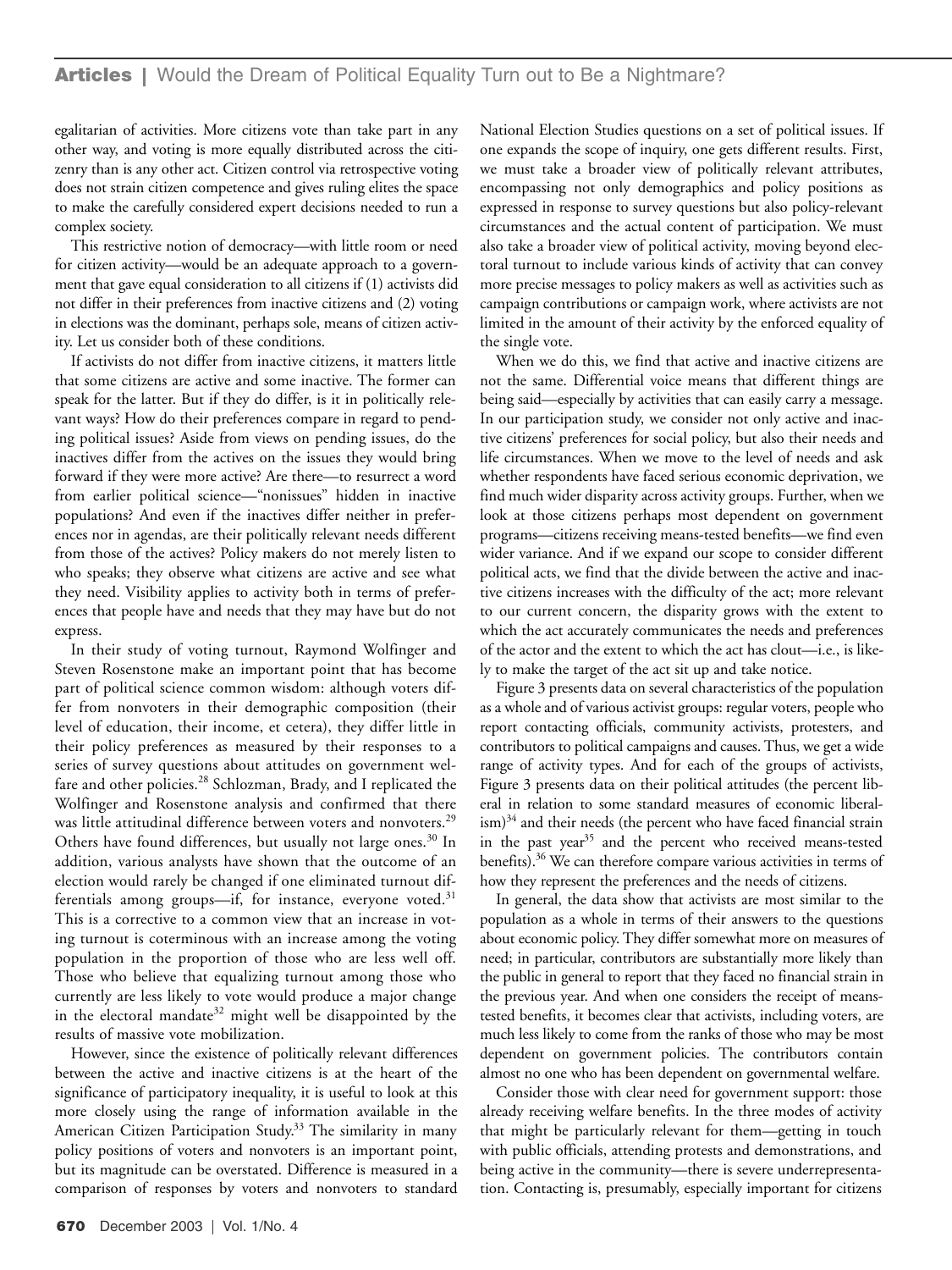

Source: Citizen Participation Study. For further information on the study, see Verba et al. 1995.

who receive government benefits, since ensuring the flow of benefits may entail dealing with officials. Recipients of meanstested benefits, however, are substantially underrepresented among the contactors; and they are about half as likely as other citizens to be community activists as their proportion in the population would warrant. Interestingly, even protesters are less likely to have received means-tested benefits. Protest may be the

#### *3.b. Percentage of citizens who received means-tested benefits*



Source: Citizen Participation Study. For further information on the study, see Verba et al. 1995.

weapon of the weak for those who do not have the resources to be otherwise active, but it is more frequently used by those not in the most need. Protesters are, however, significantly more likely to be liberal than the population as a whole. This suggests that protesters may support the needs of those on welfare, but not based on their own experience.

We can take the analysis a step further and look at the political agenda. Suppose the disadvantaged were more active; would they put different issues on the agenda than the advantaged do? Are there needs and preferences that would be more prominently placed before governmental officials if the silent were less silent? It is, of course, difficult to know what the quiescent would say if they spoke up; but we can look at those disadvantaged citizens who do convey specific messages, and at officials, to obtain some estimate of

what the latter would hear if more of the disadvantaged sent such explicit communications. In the Citizen Participation Study, we asked active respondents to tell us if there was some issue or subject matter that animated their activity. If we look at the information-rich acts—those that actually convey a message, such as a letter to an official, participation in a protest, or a campaign contribution accompanied by a communication as to why the indi-

vidual is making the contribution we find, as we would expect, that the disadvantaged are about a third as likely as the advantaged to send informative messages to officials. (See Table 1.) What is interesting, however, is how different such messages are when we compare the advantaged and the disadvantaged. The disadvantaged are more than twice as likely as the advantaged to refer to basic needs—food, housing, health care, and the like. Advantaged citizens, in contrast, are three times as likely as the disadvantaged to discuss taxes, government spending, and the budget. They are more likely to put education, the environment, social issues, and international issues on the agenda; the disadvantaged are more likely to refer to issues of drugs and violence. The data suggest that the relative quiescence of the disadvantaged affects the shape of the issues put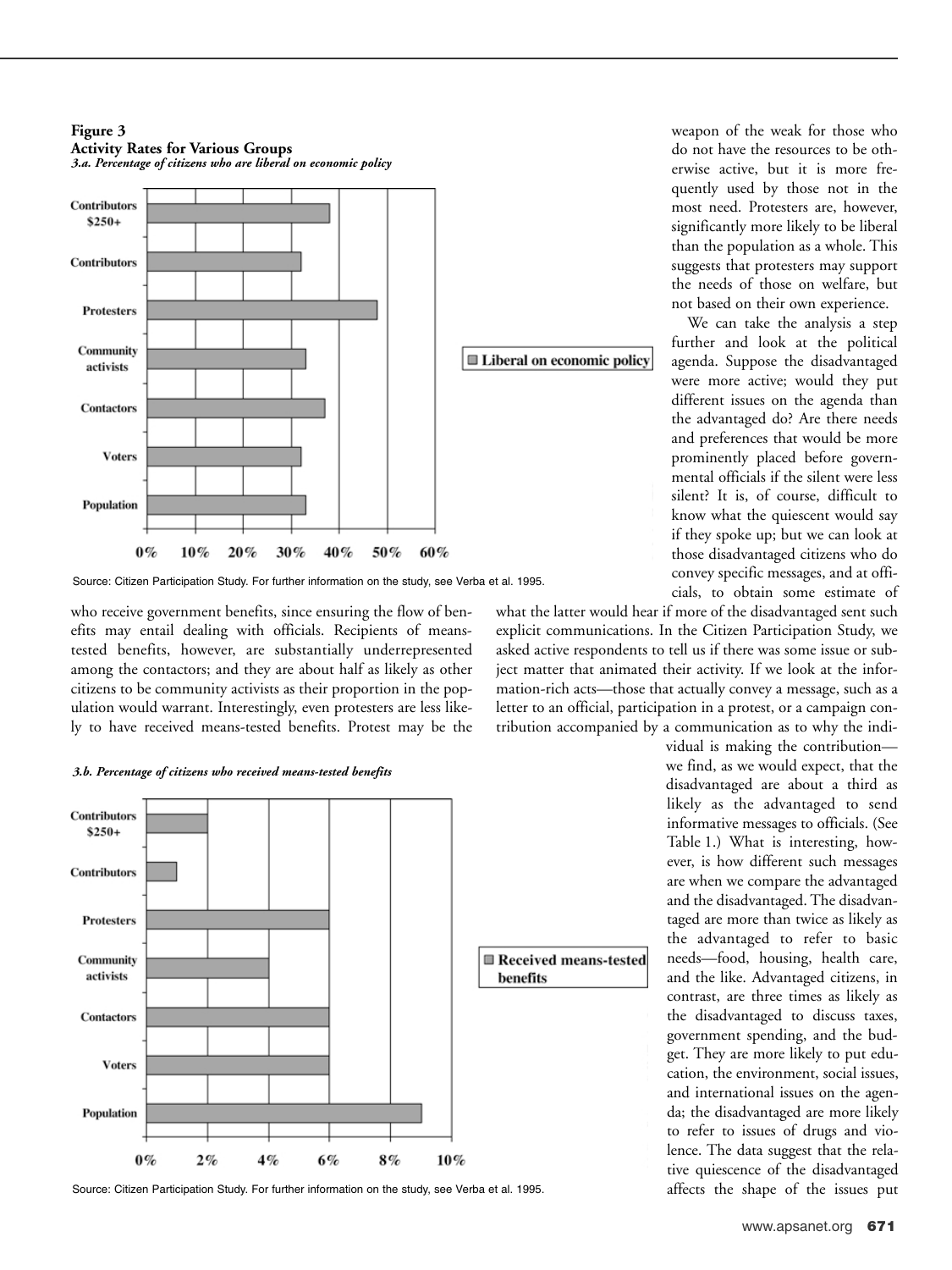



Source: Citizen Participation Study. For further information on the study, see Verba et al. 1995.

before the government by the citizenry. If less-advantaged citizens were more visible, government programs involving the basic needs of the disadvantaged would be more likely to appear on the political agenda.

Participation tilted toward the advantaged, then, might yield a higher quality of citizenry, but it also means less equal voice. This brings us back to the Schumpeterian limited notion of election-based democracy. Would such a system provide ade-

quate representation for the citizenry? A democratic system rooted in citizen voting could provide all citizens with equal voice if all citizens voted (or a representative set of citizens voted), if citizens limited themselves to the vote, and if they voted based on retrospective performance evaluations of the elected officials. Then, that most powerful democratic citizen—the median voter would rule, and the system might not tilt in the direction of the already advantaged citizens, whose voice is louder. But not all citizens vote; thus, the median voter is not the median citizen. The differences are not vast, but even our most egalitarian mode of activity, voting, tilts upward. The median voter is more educated, somewhat better off financially, and less likely to be needy than the median citizen. (See Table 2.) And citizens do not all have equal

clout as voters. Some gain electoral power by giving money and some gain even more by giving a lot of money. In this way, they buy votes—if not the votes of legislators directly, then the votes of those induced by campaign spending to select the contributor's candidate.

As Table 2 shows, the median contributor—especially the median big contributor—is very different from the median citizen or the median voter. Insofar as contributions move the electorate and

# **Table 1**

# **What Respondents Say:The Subject Matter of Information-Rich\* Activities**

|                                                              | All respondents | Advantaged<br>respondents** | Disadvantaged<br>respondents*** |
|--------------------------------------------------------------|-----------------|-----------------------------|---------------------------------|
| Send at least one information-rich message                   | 42%             | 64%                         | 23%                             |
| Among those who do:                                          |                 |                             |                                 |
| % who send at least one such message on basic needs          | 15%             | 11%                         | 24%                             |
| % who send at least one such message on govt. spending/taxes | 15%             | 18%                         | 6%                              |
| % who send at least one such message on education            | 18%             | 21%                         | 11%                             |
| % who send at least one such message on social issues        | 12%             | 14%                         | 6%                              |
| % who send at least one such message on violence/drugs       | 9%              | 8%                          | 12%                             |
| % who send at least one such message on environment          | 8%              | 10%                         | 3%                              |
| % who send at least one such message on international issues | 3%              | 5%                          | $0\%$                           |

\*Information-rich activities are those through which explicit messages are sent to government officials. Some examples are letters, protests, campaign contributions accompanied by an explicit message, community activity, or activity on local boards. Specific issue responses are for those who engaged in an information-rich activity and reported a "codable" (interpretable) subject matter associated with the act.

\*\*Advantaged: had at least some college, and family income is \$50,000 or more.

\*\*\*Disadvantaged: had no education beyond high school, and family income is \$20,000 or less.

Note: The time frame for these results is one year. Individuals who fall between the categories "advantaged" and "disadvantaged" are not tracked in this table.

Source: Citizen Participation Study. For further information on the study, see Verba et al. 1995.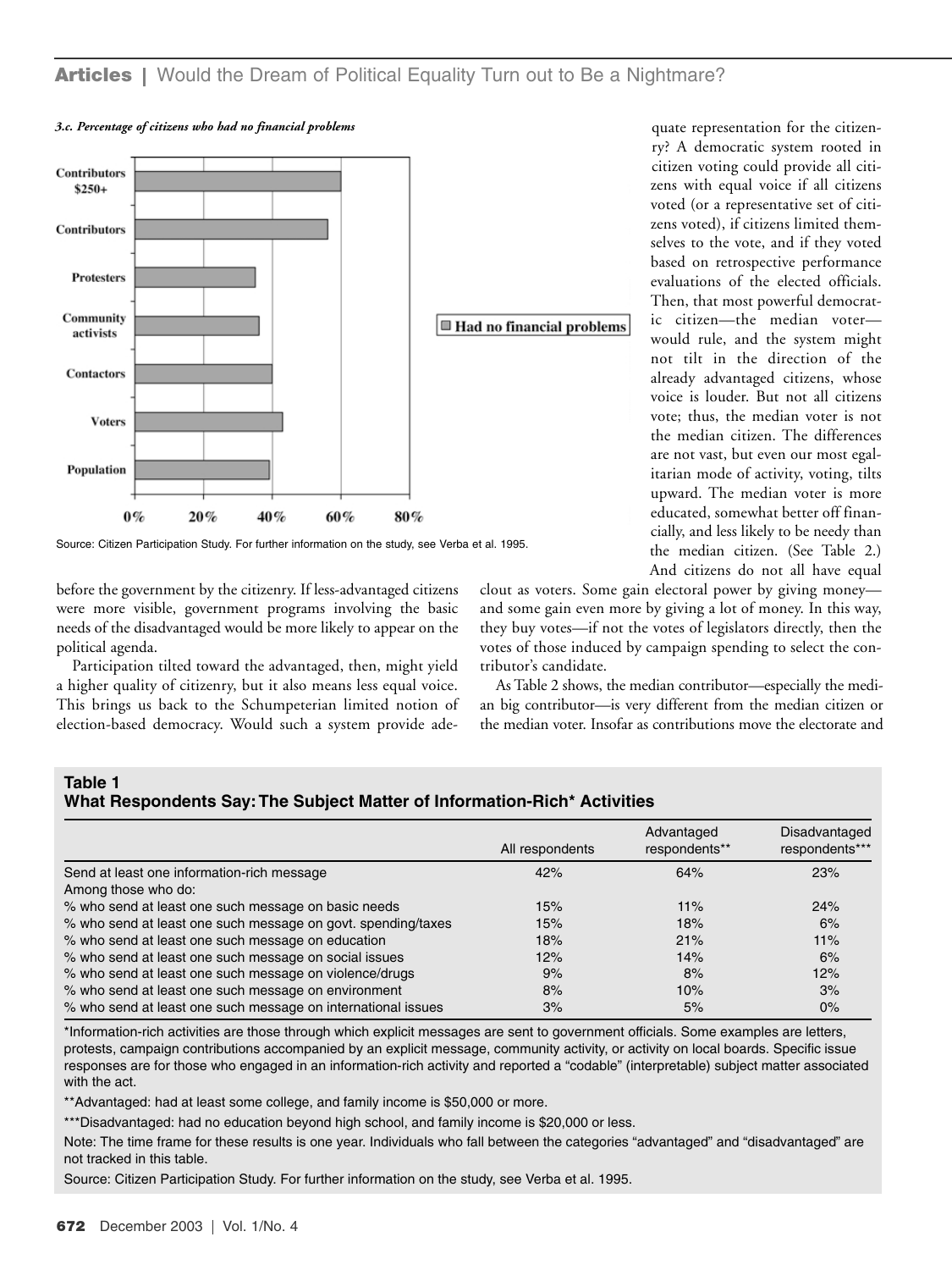the election closer to the concerns and policy preferences commensurate with the contributors' positions—which is, one would assume, what they want their contributions to do—a system of democratic control limited to the vote would not entail the equality of voice that the "one vote per person" ideal would require.

Of course, the model of electoral control by voters who cast their ballots and then retire to private concerns until the next election is not an accurate description of what happens. Between elections, all the other modes of activity continue—including those that influence elections, like campaign contributions. And those activities are even more stratified than the vote.

In sum, inequality in political voice exists and is consequential. Some speak louder than others and speak in a different voice. And—to push the figure of speech a bit too far, perhaps—the more the mode of speaking is amplified (by a large contribution or an eloquent letter), the more the voice is different. This does not obviate the reservations that have been expressed about fully equal activity. It may be that the quality of participation would go down if equality increased. Perhaps the government would be faced with demands for an inefficient or short-sighted economic policy whose long-term impact would be negative even for those who wanted the policy. Educated and affluent citizens might prefer policies that were better and more clearly reasoned. However, the goals that they pursued might be ones that benefited them to the detriment of the economy as a whole or to the less well-off members (consider the Savings and Loan industry in the 1970s or the Enrons of the 2000s). Equal participation might also lower the quality of participation if it meant rule by citizens less committed to such democratic values as free speech or minority rights. There is a tension between freedom and equality. However, such worries may be exaggerated. Civil libertarians raised concerns after September 11, 2001, about limitations on free speech or unfair treatment of Muslims; but if there were dangers to freedom in the post-9/11 reactions, they came from security concerns among governing elites, not from popular demand. Furthermore, as Sen has stressed, liberty and equality are closely and positively related. Exercise of the former often requires a substantial amount of the latter.<sup>37</sup>

## What Can Be Done?

Is it possible to change the participatory process so that the playing field is more level and the players are more equally trained and equipped to compete? The Civic Voluntarism Model (CVM) with its stress on resources, motivation, and recruitment—suggests three routes. One would be a change in the underlying social and economic conditions that create differences among individuals and groups in their capacity to be active; a second would be an increase in the political motivation of less-advantaged citizens; and a third might involve the recruitment of people whose socioeconomic characteristics would otherwise lead them to be inactive. Direct governmental intervention to level the playing field would bypass the unequal consequences of the CVM.

#### *Resource disparity*

Political inequality in the United States is embedded in the basic nonpolitical institutions of society. In a variety of works, my colleagues and I have shown that differences in political activity across individuals derive from their positions and experiences in the family of origin, in schools, in the family as an adult, in the work force, in religious institutions, and in nonpolitical associations.38 It is important to understand how this process, expressed in our CVM, results in the tilting of the participant population in favor of some preferences or agendas or needs over others. It is not so much that particular preferences are held more strongly, or some agenda items are more compelling, or some needs more pressing, and that these preferences or agendas or needs drive participation. Rather, it is that people with certain social characteristics, such as more education, have more capacity—they have the relevant resources—to be active. That capacity is issue-neutral. People with greater resource capacity, whether from the right or the left, are more active. The tilt in the messages conveyed via activity comes from the fact that those with more capacity do not come in equal proportions from the right and the left. This fact can be seen most simply if we apply the CVM to predict activity for people with different policy preferences or needs.

Table 3 reports a simple regression analysis predicting political activity for several kinds of citizens: those who favor more government intervention to help needy people and those who oppose such government activity, as well as those who report real economic need in the past year and those who report no such need.<sup>39</sup> As Table 3 shows, the same process by which resources accumulated in nonpolitical institutions bring people into political life works for liberals and conservatives. Similar results are found if we divide the population along lines of need. Among both the needy and the not-needy, the CVM works to generate political activity.

**Table 2**

|                       | Median grades of<br>schooling completed | Median family<br>income | Percent with little<br>need <sup>*</sup> |
|-----------------------|-----------------------------------------|-------------------------|------------------------------------------|
| Citizens              | 12.5                                    | \$31,600                | 62%                                      |
| <b>Voters</b>         | 13.5                                    | \$37,500                | 69%                                      |
| Campaign contributors | 15.5                                    | \$42,300                | 75%                                      |
| Contributors \$250+   | 16.0                                    | \$59,500                | 83%                                      |

\*Report no financial strain in previous year.

Source: Citizen Participation Study. For further information on the study, see Verba et al. 1995.

a good deal about the dynamics by which some preferences and needs are given voice while others are not. Citizens participate for many reasons: because they are asked, because it is a habit, because they believe a good citizen ought to participate. They also participate for more purposive reasons: for instance, to influence public officials

The data in Table 3 tell us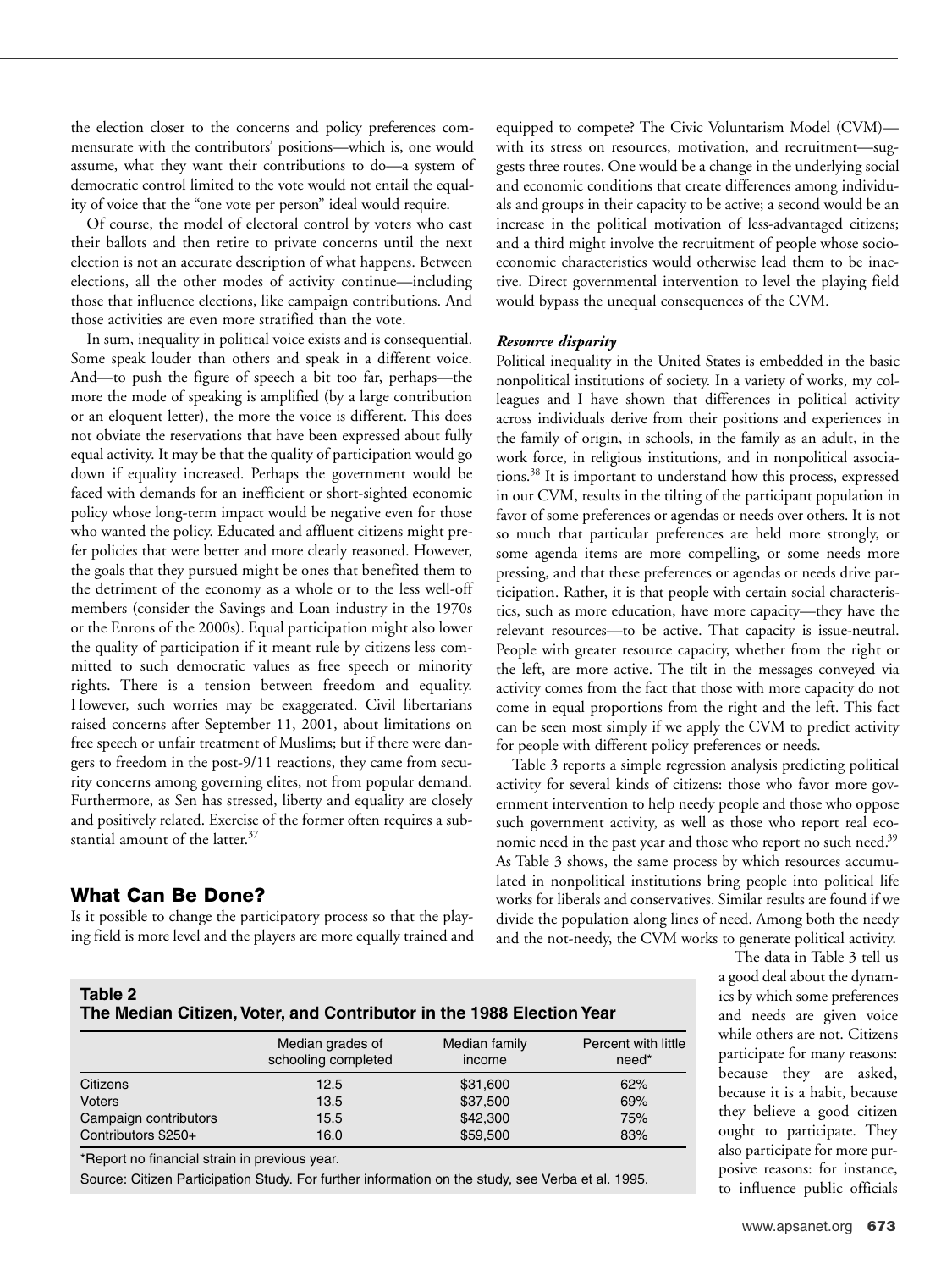| Table 3                                                                |  |
|------------------------------------------------------------------------|--|
| <b>Predicting Political Activity Using the Civic Voluntarism Model</b> |  |
| 3.a. Among conservatives and liberals on government economic policies* |  |

|                      |         | Conservatives   |         |       |         | Liberals   |         |       |
|----------------------|---------|-----------------|---------|-------|---------|------------|---------|-------|
| Variable             | B       | SE <sub>B</sub> | Т       | Sig T | B       | <b>SEB</b> |         | Sig T |
| Education            | 0.13    | 0.03            | 3.96    | 0.00  | 0.20    | 0.04       | 4.72    | 0.00  |
| Family income        | 0.19    | 0.06            | 3.38    | 0.00  | 0.25    | 0.08       | 3.27    | 0.00  |
| Civic skills         | 0.15    | 0.03            | 5.11    | 0.00  | 0.16    | 0.05       | 3.39    | 0.00  |
| Recruitment          | 0.18    | 0.04            | 4.80    | 0.00  | 0.21    | 0.05       | 3.98    | 0.00  |
| Political engagement | 0.58    | 0.04            | 14.79   | 0.00  | 0.52    | 0.05       | 11.01   | 0.00  |
| Controlling for:     |         |                 |         |       |         |            |         |       |
| Race (black)         | 0.03    | 0.03            | 1.01    | 0.31  | 0.02    | 0.02       | 0.93    | 0.35  |
| Ethnicity (Latino)   | 0.03    | 0.03            | 0.89    | 0.37  | $-0.04$ | 0.03       | $-1.27$ | 0.20  |
| Gender (female)      | $-0.02$ | 0.01            | $-1.36$ | 0.17  | 0.01    | 0.01       | 0.73    | 0.47  |
| Age                  | 0.00    | 0.00            | 4.73    | 0.00  | 0.00    | 0.00       | 5.34    | 0.00  |
| Age (over 65)        | $-0.02$ | 0.02            | $-0.66$ | 0.51  | $-0.07$ | 0.03       | $-1.99$ | 0.05  |
| (Constant)           | $-0.20$ | 0.03            | $-6.35$ | 0.00  | $-0.27$ | 0.04       | $-6.46$ | 0.00  |

Activity score for conservatives: 2.30

Activity score for liberals: 2.10

\*Respondents are ranked as liberal or conservative on an opinion scale about government provision of jobs and government spending on welfare programs.

Source: Citizen Participation Study. For further information on the study, see Verba et al. 1995.

to act in some way that serves their needs or preferences.<sup>40</sup> These needs and preferences, as I have shown, receive differential voice, which derives less from the nature of the needs and preferences than from the resource endowments of those who hold them. The process by which individuals acquire resources is issue-neutral, as is the role of those resources in fostering participation. In sum, the CVM works the same for liberals and conservatives, for the more needy and the less needy. But the institutional positions of individuals with dissimilar needs or preferences are *different*—in the amount of education people have, the kinds of jobs they have, and the resources that they pick up from such positions. Thus,

differential resource endowments lead to differential voice, and unequal nonpolitical social processes lead to unequal political outcomes.

To reduce inequalities in political activity that are fostered by these socioeconomic processes would, therefore, take nothing less than reducing socioeconomic inequalities in income, education, and access to better jobs. It is not in my competence to analyze whether or how this might happen, but this is likely not a shortrun fix. Indeed, the socioeconomic tilt of activity toward the participation of the better-off is self-reinforcing, with political activity increasing or at least supporting the current socioeconomic

#### **3.b. Among not-needy citizens\* and needy citizens**

|                      |         |                 | Not Needy |       |         |            | Needy   |       |
|----------------------|---------|-----------------|-----------|-------|---------|------------|---------|-------|
| Variable             | B       | SE <sub>B</sub> | T         | Sig T | B       | <b>SEB</b> | т       | Sig T |
| Education            | 0.16    | 0.02            | 6.61      | 0.00  | 0.20    | 0.04       | 5.05    | 0.00  |
| Family income        | 0.22    | 0.04            | 5.17      | 0.00  | 0.30    | 0.09       | 3.27    | 0.00  |
| Civic skills         | 0.15    | 0.03            | 5.95      | 0.00  | 0.13    | 0.04       | 3.27    | 0.00  |
| Recruitment          | 0.23    | 0.03            | 7.08      | 0.00  | 0.22    | 0.04       | 5.21    | 0.00  |
| Political engagement | 0.52    | 0.03            | 16.98     | 0.00  | 0.49    | 0.04       | 12.33   | 0.00  |
| Controlling for:     |         |                 |           |       |         |            |         |       |
| Race (black)         | 0.01    | 0.02            | 0.61      | 0.54  | 0.03    | 0.02       | 1.67    | 0.10  |
| Ethnicity (Latino)   | $-0.02$ | 0.02            | $-1.02$   | 0.31  | 0.01    | 0.03       | 0.43    | 0.67  |
| Gender (female)      | $-0.00$ | 0.01            | $-0.04$   | 0.97  | $-0.02$ | 0.01       | $-1.59$ | 0.11  |
| Age                  | 0.00    | 0.00            | 5.94      | 0.00  | 0.00    | 0.00       | 4.04    | 0.00  |
| Age (over 65)        | $-0.01$ | 0.02            | $-0.68$   | 0.49  | $-0.05$ | 0.03       | $-1.66$ | 0.10  |
| (Constant)           | $-0.20$ | 0.03            | $-7.83$   | 0.00  | $-0.17$ | 0.04       | $-4.77$ | 0.00  |

Activity score for the not needy: 2.30

Activity score for the needy: 1.80

\*Did not have trouble paying for basics (food, rent, or medical care) in previous year.

Source: Citizen Participation Study. For further information on the study, see Verba et al. 1995.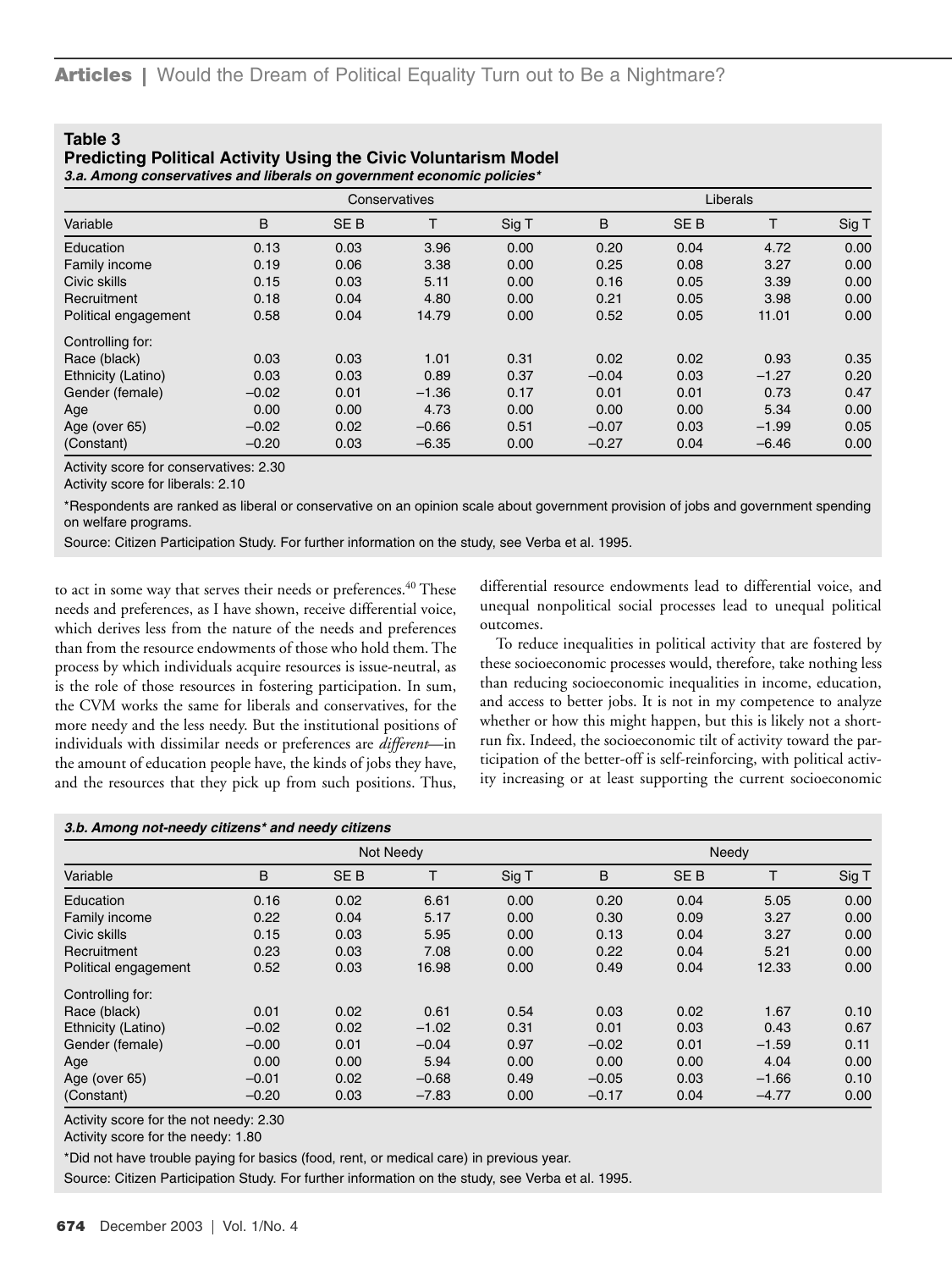inequalities. The CVM process leading to political activity is politically neutral in that it favors people with resources, not people with particular views. However, though the process is neutral, the outcome tilts the participant population in certain directions because of resource differences.

The socioeconomic basis of political inequality makes clear that this is a form of "durable inequality."<sup>41</sup> In recent work, my colleagues and I have shown how political inequality is transmitted from generation to generation, in large part through the inheritance of socioeconomic position.42 In addition, political and socioeconomic inequality form a mutually reinforcing circle. Socioeconomic inequality produces inequality in political voice; this in turn fosters policies that favor the already advantaged; and these policies reinforce socioeconomic inequality.

#### *Political motivation*

Disadvantaged citizens are less likely than the advantaged to be politically motivated. They have less interest in politics and are less likely to believe that they could be efficacious if they were politically active. This may be

part of a vicious cycle of political disengagement. Those with fewer resources are less likely to be interested in what they cannot influence. They may have learned that politics is of little use to them from observing the role of resources they do not possess money in particular.

Can their motivation be increased? The source of much political motivation appears to be schooling; equalizing schooling would thus be one way of equalizing political participation. It would also increase the quality of participation. This, of course, is a long-sought and elusive goal. People can also become active for specific political reasons: that is, they can be motivated by a particular preference for a cause or policy or candidate. Individuals can become engaged in an issue that—for whatever self-interested or social or religious or other reason—leads them to activity. In such a case, socioeconomic resources do not necessarily dominate the path to politics.

My colleagues and I have focused on the abortion issue as an example of political activity motivated by a particular cause. Lessadvantaged individuals—mostly religious pro-life citizens became more active than one might otherwise have predicted. Such issue-based mobilization of people who are not particularly well endowed with resources and who might, therefore, otherwise be inactive illustrates a way in which the socioeconomic tilt of participation might be diminished. It also demonstrates that such mobilization may not exist around issues that would result

**Figure 4 Party Mobilization for Political Activity: Who Is Asked?**



Source: Citizen Participation Study. For further information on the study, see Verba et al. 1995.

in greater socioeconomic equality. Furthermore, of course, issue mobilization may also be directed at the advantaged, thereby increasing the socioeconomic tilt of political activity.

#### *Political recruitment*

Many times in American history, disadvantaged people have been mobilized around group membership on a particular issue. However, the United States is not laden with those institutions political parties or trade unions—that mobilize the disadvantaged.<sup>43</sup> In many countries, the parties of the left mobilize ordinary citizens, particularly disadvantaged citizens who might otherwise be inactive. The Democratic Party in the United States may have done this more effectively in the past, but the mobilization capacity of political parties in general has diminished in recent decades<sup>44</sup>—and the mobilization of the disadvantaged does not seem to be high on the Democratic Party's agenda. Figure 4 contains some quite relevant data on recruitment by both major political parties. As one can see, the two parties do differ in terms of their supporters. Republican identifiers are more affluent than the average citizen, and Democratic identifiers are less affluent; and the difference is fairly substantial. Republican and Democratic voters differ in a similar way, though in each party—as the data in Table 2 lead us to expect—voters are somewhat more affluent than the average citizen. However, when we look at the family income of those recruited to political activity through a party contact, two things become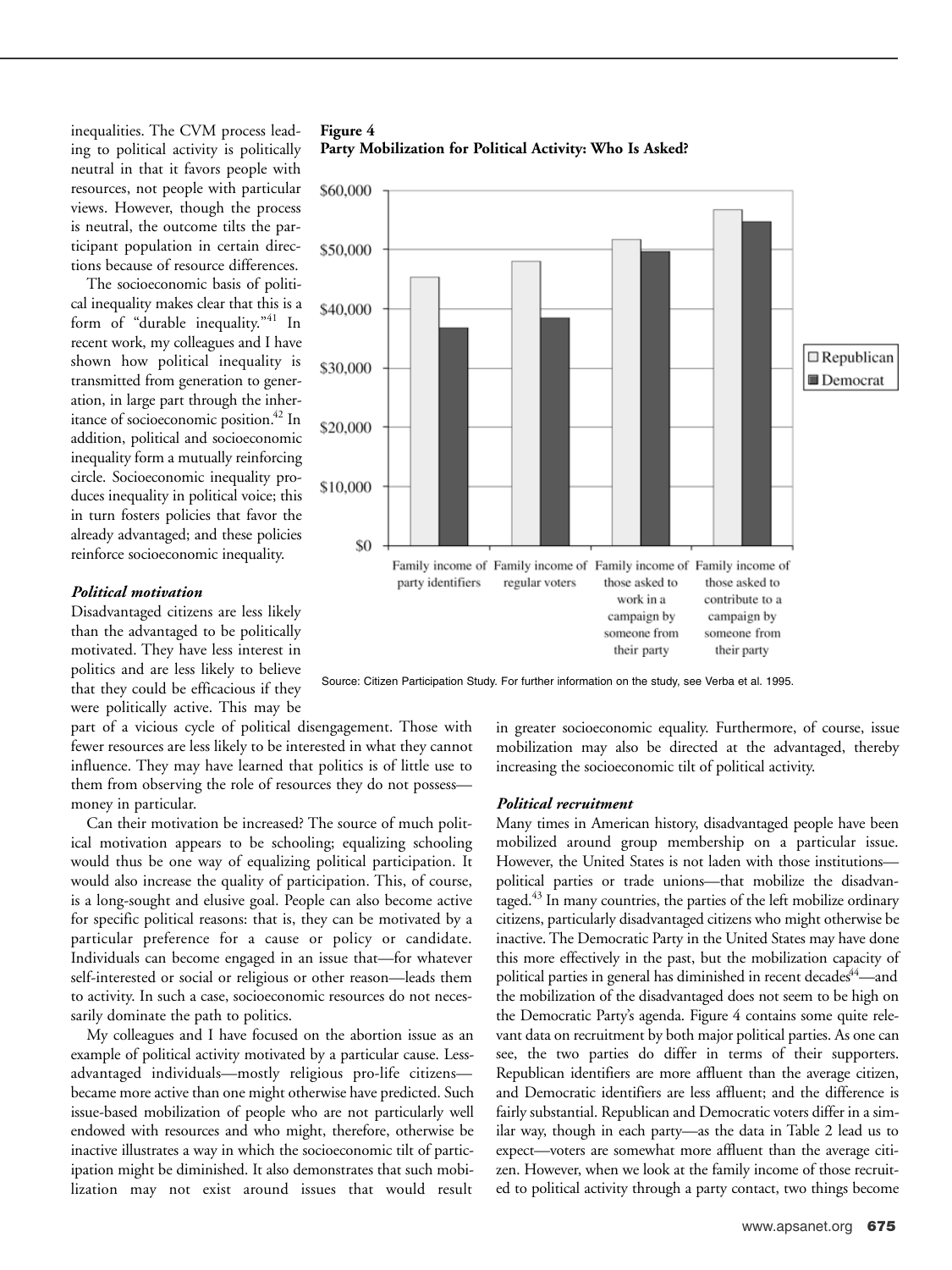apparent. Both parties recruit campaign workers and campaign contributors from the more affluent of their supporters; in particular, those recruited to contribute money are substantially more affluent than the average citizen. And despite the income difference between Republican and Democratic supporters, or between Republican and Democratic voters, the difference between the two parties in whom they recruit for contributions is quite small. Both parties go where the money is.<sup>45</sup> In general, as my collaborators and I have recently shown, mobilization to politics is more likely to bring in people who would otherwise be active, not those who would be otherwise inactive. Recruitment, then, may lead to some participation from disadvantaged citizens who would not otherwise be active, but overall it increases the stratification of activity.<sup>46</sup>

#### *Direct government intervention*

Whatever the underlying causes of political inequality, direct government intervention mandating participatory equality would be the most direct route to a level playing field. However, a full-scale program to give everyone an actual equal voice would be very difficult to implement, would involve severe governmental intervention, and would require limitations on freedom. It could be achieved by putting a floor and a ceiling on activity. A floor would require all to be active at some defined level—making citizens vote, attend political meetings, or contribute financially to causes or campaigns. Voting is compulsory in some countries, usually with minor penalties for failure to vote. It is an innocuous requirement, perhaps, but it would go against the grain in America and not add much to political equality.<sup>47</sup> Compulsory attendance and contributions smack much more of authoritarian techniques than of democratic ones. A ceiling on political activity exists in relation to the vote (one person/one vote). But ceilings on money have run up against court interpretations of the First Amendment, as would any limitation on writing letters, protesting, or attending meetings.

This does not mean that there is little room for direct governmental action. Campaign finance reform remains an elusive goal, but it may be possible to reduce the unequal effects of the dominance of money in electoral politics without butting up against constitutional objections. The increased role of money has been a major cause of growing political inequality. In addition, careful scrutiny of the voting and registration processes may decrease some inequalities in access to the polls revealed in the 2000 presidential election. And reconsideration of the laws governing the voting rights of ex-felons might reduce some—possibly unintended—racial biases in the election process.

## Conclusion

This paper has focused on the equality of citizen participation and the reasons that we do and do not want it. On balance, although the reasons to fear political equality are not to be ignored, they are more than counterbalanced by the problems associated with inequality among citizens in their political voice. Political equality is an important ideal. While it is true that we will not achieve it soon, this is no reason not to continue trying.

### **References**

- Almond, Gabriel A., and Sidney Verba. 1963. *The Civic Culture: Political Attitudes and Democracy in Five Nations.* Princeton: Princeton University Press.
- Bartels, Larry M. 2002. Economic inequality and political representation. Paper presented at the annual meeting of the American Political Science Association, 29 August, Boston.
- Bennett, Stephen Earl, and David Resnick. 1990. The implications of nonvoting for democracy in the United States. *American Journal of Political Science* 34:3, 771–802.
- Brady, Henry E., Sidney Verba, and Kay Lehman Schlozman. 1999. Prospecting for participants: Rational expectations and the recruitment of political activists. *American Political Science Review* 93:1, 153–68.
- Brehm, John. 1993. *The Phantom Respondents: Opinion Surveys and Political Representation.* Ann Arbor: University of Michigan Press.
- Burns, Nancy, Kay Lehman Schlozman, and Sidney Verba. 2001. *The Private Roots of Public Action: Gender, Equality, and Political Participation.* Cambridge: Harvard University Press.
- Dahl, Robert A. 1989. *Democracy and Its Critics.* New Haven: Yale University Press.
- DeNardo, James. 1980. Turnout and the vote: The joke's on the Democrats. *American Political Science Review* 74:2, 406–20.
- Hill, Kim Quaile, and Jan E. Leighley. 1992. The policy consequences of class bias in state electorates. *American Journal of Political Science* 36:2, 351–65.
- Hill, Kim Quaile, Jan E. Leighley, and Angela Hinton-Andersson. 1995. Lower-class mobilization and policy linkage in the U.S. states. *American Journal of Political Science* 39:1, 75–86.
- Jacobs, Lawrence R., and Robert Y. Shapiro. 2000. *Politicians Don't Pander: Political Manipulation and the Loss of Democratic Responsiveness.* Chicago: University of Chicago Press.
- Lijphart, Arend. 1997. Unequal participation: Democracy's unresolved dilemma. *American Political Science Review* 91:1, 1–14.
- Lippmann, Walter. 1925. *The Phantom Public: A Sequel to "Public Opinion."* New York: Macmillan.
- Nie, Norman, Jane Junn, and Kenneth Stehlik-Barry. 1996. *Education and Democratic Citizenship in America.* Chicago: University of Chicago Press.
- Nie, Norman, Sidney Verba, and John Petrocik. 1976. *The Changing American Voter.* Cambridge: Harvard University Press.
- Petrocik, John. 1987. Voter turnout and electoral preferences: The anomalous Reagan elections. In *Elections in America,* ed. Kay Lehman Schlozman. New York: Allen and Unwin.
- Piven, Frances Fox, and Richard A. Cloward. 1988. *Why Americans Don't Vote.* New York: Pantheon Books.
- Rae, Douglas, Douglas Yates, Jennifer Hochschild, Joseph Morone, and Carol Fessler. 1981. *Equalities.* Cambridge: Harvard University Press.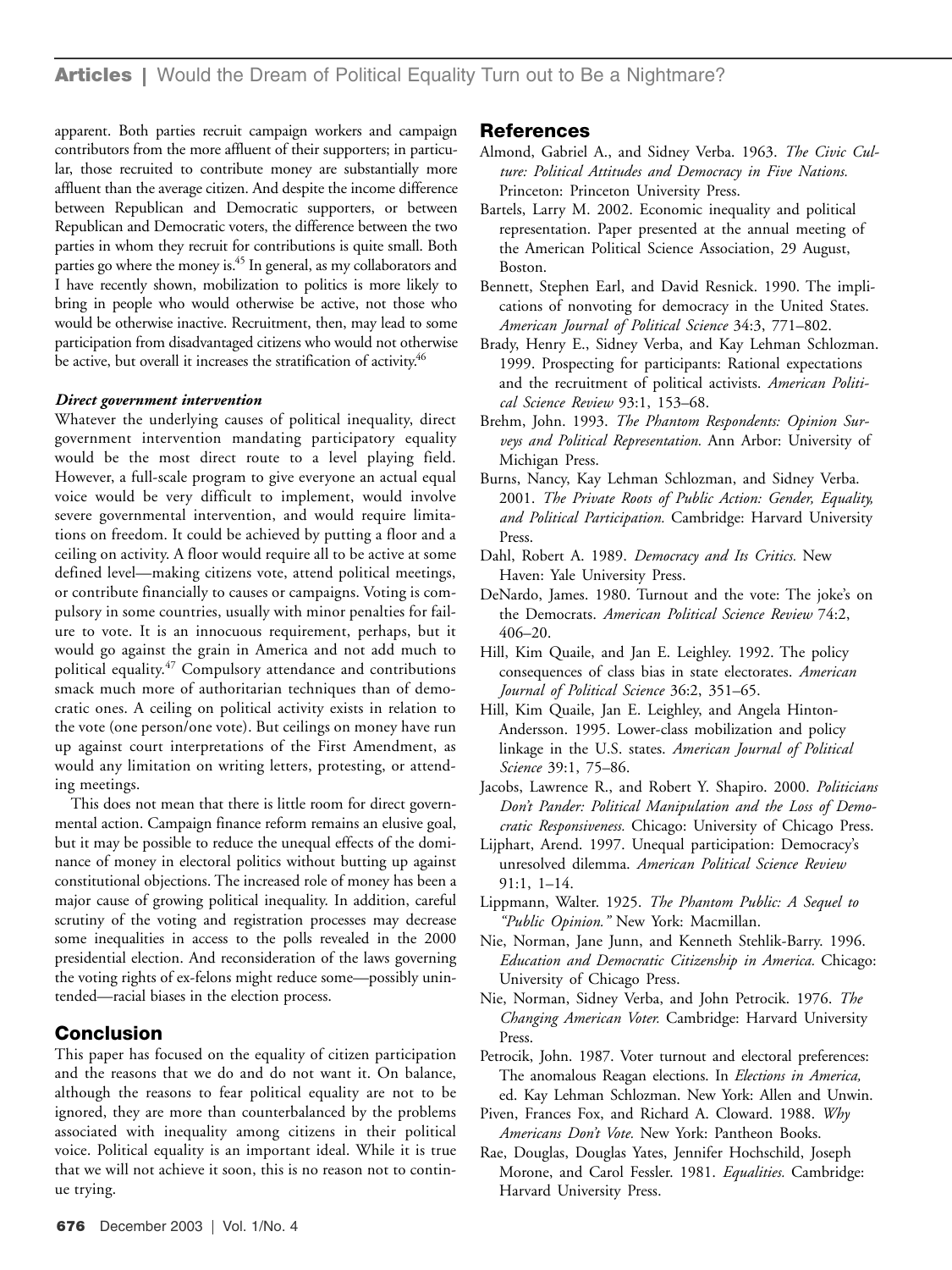- Rawls, John. 1972. *A Theory of Justice.* Cambridge: Belknap Press, Harvard University Press.
- . 1993. *Political Liberalism.* New York: Columbia University Press.
- Rosenstone, Steven J., and John Mark Hansen. 1993. *Mobilization, Participation, and Democracy in America.* New York: Macmillan.
- Schlozman, Kay Lehman. 2002. Political participation. In *Political Science: The State of the Discipline,* eds. Ira Katznelson and Helen Milner. Washington, D.C.: American Political Science Association.
- Schlozman, Kay Lehman, and Sidney Verba. 1979. *Injury to Insult: Unemployment, Class, and Political Response.* Cambridge: Harvard University Press.
- Schumpeter, Joseph. 1942. *Capitalism, Socialism, and Democracy.* New York: Harper and Brothers.
- Sen, Amartya. 1999. *Development as Freedom.* New York: Alfred A. Knopf.
- Shaffer, Stephen D. 1982. Policy differences between voters and non-voters in American elections. *Western Political Quarterly* 35:4, 496–510.
- Stouffer, Samuel Andrew. 1955. *Communism, Conformity, and Civil Liberties: A Cross-Section of the Nation Speaks Its Mind.* Garden City, N.Y.: Doubleday.
- Sullivan, John L., James Piereson, and George E. Marcus. 1982. *Political Tolerance and American Democracy.* Chicago: University of Chicago Press.
- Teixeira, Ruy A. 1992. *The Disappearing American Voter.* Washington, D.C.: Brookings Institution Press.
- Tilly, Charles. 1998. *Durable Inequality.* Berkeley: University of California Press.
- Verba, Sidney. 2000. *Representative Democracy and Democratic Citizens: Philosophical and Empirical Understandings.* The Tanner Lectures on Human Values, delivered at the University of Oxford. Salt Lake City: University of Utah Press.
- Verba, Sidney, Steven Kelman, Gary Orren, Ichiro Miyake, Joji Watanuki, Ikuo Kabashima, and G. Donald Ferree. 1987. *Elites and the Idea of Equality: A Comparison of Japan, Sweden, and the United States.* Cambridge: Harvard University Press.
- Verba, Sidney, and Norman H. Nie. 1972. *Participation in America: Political Democracy and Social Equality.* New York: Harper and Row.
- Verba, Sidney, Norman H. Nie, and Jae-on Kim. 1979. *Participation and Political Equality: A Seven Nation Comparison.* New York: Cambridge University Press.
- Verba, Sidney, and Gary R. Orren. 1985. *Equality in America: The View from the Top.* Cambridge: Harvard University Press.
- Verba, Sidney, Kay Lehman Schlozman, and Henry E. Brady. 1995. *Voice and Equality: Civic Voluntarism in American Politics.* Cambridge: Harvard University Press.
- Verba, Sidney, Kay Lehman Schlozman, Henry E. Brady, and Norman H. Nie. 1990. American Citizen Participation Study. ICPSR version available at www.icpsr.umich.edu/ cgi/archive.prl?study=6635. Accessed 5 August 2003.
- Verba, Sidney, Kay Lehman Schlozman, and Nancy Burns. 2003. Family ties: Understanding the intergenerational transmission of participation. Available at www.russellsage. org/programs/proj\_reviews/si/wpschlozmanverba01.pdf. Accessed 12 September 2003.
- Weaver, Vesla M. 2001. Racial profiling at the polling place: The impact of felony disenfranchisement on black political participation. Undergraduate thesis, University of Virginia.
- Wilson, James Q., and Edward C. Banfield. 1964. Publicregardingness as a value premise in voting behavior. *American Political Science Review* 58:4, 876–87.
- Wolfinger, Raymond E., and Steven J. Rosenstone. 1980. *Who Votes?* New Haven: Yale University Press.
- Zaller, John R. 1992. *The Nature and Origins of Mass Opinion.* New York: Cambridge University Press.

### Notes

- 1 Boswell and Tocqueville quotations, epigraphs from Verba and Orren 1985; Paris wall graffiti, epigraph from Verba and Nie 1972.
- 2 An earlier version of this article was read as the Johan Skytte Prize Lecture at the University of Uppsala, Sweden, in September 2002. I am grateful to the Johan Skytte Foundation and to Professor Leif Lewin for the opportunity to deliver the lecture.

This article draws on a long series of empirical works about political equality. Many of these studies have been conducted by me along with a number of collaborators. I have had the good fortune to have worked with, and to continue working with, some of the finest scholars in the discipline. This article is a product of that very fruitful collaboration. I refer to Gabriel Almond, with whom I started studying citizen engagement more than 40 years ago (and whose recent death has taken from us one of America's great social scientists); to Norman Nie, Jae-on Kim, John Petrocik, and Gary Orren, with whom I continued the work 20 to 30 years ago; and Kay Lehman Schlozman, Henry Brady, and Nancy Burns, with whom I have been pursuing the subject for the last two decades or so. The "I" absolves them of responsibility for judgments they may not share, since we did not go through the usual process of battling each sentence together, but not the credit for a large body of research on which the ideas in this article are based. The key relevant works are Almond and Verba 1963; Verba and Nie 1972; Nie et al. 1976; Verba et al. 1979; Schlozman and Verba 1979; Verba and Orren 1985; Verba et al. 1987; Verba et al. 1995; and Burns et al. 2001.

3 Note that equal consideration of needs and preferences does not and cannot mean equal treatment. Citizen needs and preferences are many and varied, and they often conflict. Public policies cannot satisfy all equally. Equal consideration just means that citizen voices are equally expressed and given an equal hearing, even if some receive a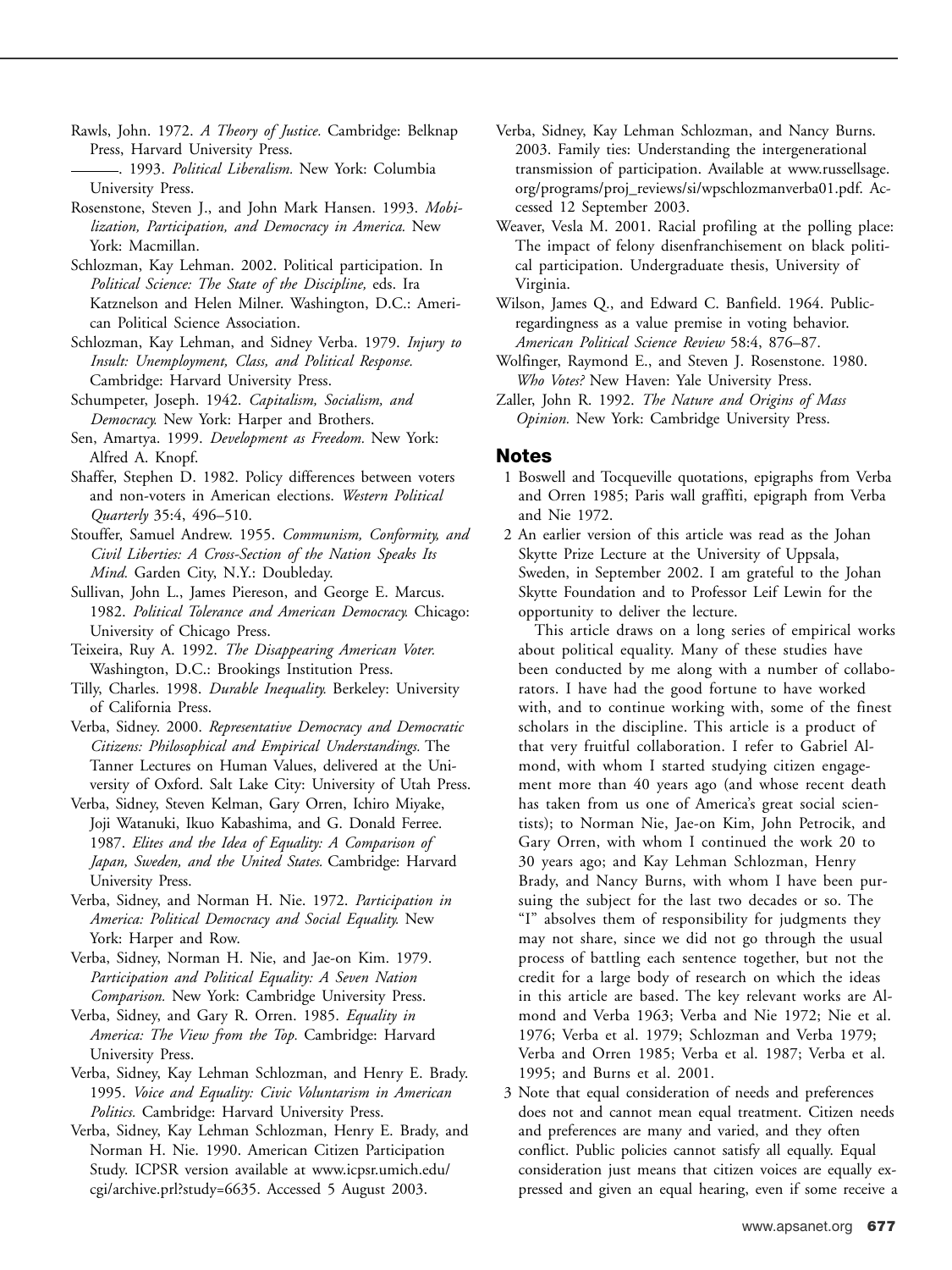more beneficial response. Similarly, one person/one vote means that each citizen's vote is counted the same—even if some win and others lose.

- 4 Rae et al. 1981.
- 5 For a recent thorough summary of the literature on political participation, see Schlozman 2002.
- 6 For a discussion of the difference in how empirical researchers and political philosophers approach public opinion and political behavior, see Verba 2000.
- 7 The level of participation and the equality of participation are closely related. If everyone participated (voting turnout was 100 percent), there would be full equality across all relevant social groups. However, at the lower level of participation that is the case for voting turnout and even more so for other acts, gross inequality frequently occurs in the United States. From the perspective of representation through equal participation across politically relevant groups, a random sample survey even though only a very small number of the public (compared with the eligible electorate) would participate—might provide adequate representation. But a survey would give few a sense of membership, and it would not foster legitimacy. See Verba et al. 1995; Brehm 1993.
- 8 Verba and Nie 1972; Verba et al. 1995; Schlozman 2002.
- 9 This point needs qualification, however. Formal rights may exist but be violated in practice. Consider, for instance, the 2000 election in Florida, where there appears to have been differential opportunity to vote, depending on where one lived—with serious consequences for racial equality in opportunity to vote.
- 10 There are, of course, restrictions on campaign contributions by citizens, but these are not unequal across citizens—at least in terms of what is allowed if not in terms of what citizens can actually afford.
- 11 In 1998, 3.9 million people, or 2 percent of the population, had lost their right to vote because of felony voting disqualification statutes. Of all disenfranchised felons, black males constitute about 36 percent. In other words, 1.4 million black men, or 14 percent of all black males, cannot vote. Black men in the South are disenfranchised at even more disparate rates. In Alabama and Florida, 31 percent of black men are permanently barred from voting; in Virginia, Mississippi, New Mexico, Washington, and Tennessee, this number is one in four; and in Texas and Delaware, one in five. Weaver 2002.
- 12 Whether the restrictions on felons have a racial motivation is unclear. The fact that the states with the most restrictive rules in relation to voting by ex-felons include Alabama, Mississippi, Virginia, Florida, and Tennessee suggests that racial considerations may be important. On the other hand, Washington is on the list as well.
- 13 However, as the 2000 election in Florida demonstrated, despite well-established voting rights, casting a ballot was made more difficult for disadvantaged African Americans

because of variations in voting technology and in the application of registration and voting regulations.

- 14 Sen 1999.
- 15 Recent work beginning to close this gap includes Hill, Leighley, and Hinton-Andersson 1995; Hill and Leighley 1992; and Bartels 2002. For an earlier attempt to link activity to government response, see Verba and Nie 1972, chapters 17–9.
- 16 See Verba, Schlozman, and Brady 1995 for more details.
- 17 Verba et al. 1995.
- 18 This distinction is not always clear-cut. Resources and motivation are not necessarily independent of each other; an individual who lacks the former may therefore have less of the latter.
- 19 Brady, Verba, and Schlozman 1999.
- 20 Direct democracy—whether writ large as referenda or writ small as participatory democracy in local government does exist with mixed success, but it is always within the framework of a representative system.
- 21 Dahl 1989; Rawls 1972.
- 22 In addition, citizens ought to have autonomous preferences, not preferences that are created by elite manipulation or "spin." See Zaller 1992; Jacobs and Shapiro 2000. 23 Rawls 1993.
- 24 Lippmann 1925; Schumpeter 1942.
- 25 The amount contributed is for the 1988 election year.
- 26 Verba, Schlozman, and Brady 1995; Nie, Junn, and Stehlig-Berry 1996. See also Stouffer 1955 and Sullivan et al. 1982. I don't want to overstate this case. There is the possibility that we give educated citizens more benefit of the doubt than they deserve when it comes to civic virtue. This may be because they speak our language. Some early research on the civic-mindedness of citizens found that better-educated citizens were more likely to have a long time horizon and to think of the public good when contemplating social and economic issues. Lesseducated citizens and newer immigrants had a shorter time horizon and thought of policies from the point of view of immediate impact on themselves (see Wilson and Banfield 1964). I think there is some truth to this, but many years of looking at what respondents say about public issues have also made clear that those who are more articulate have little difficulty expressing self-interest in broad social terms. In our research on unemployment, Schlozman and I found that less-educated people need a job and ask for a job. More-educated respondents need a job and discuss the problem of unemployment—while also asking for a job. See Schlozman and Verba 1979. When sending research proposals to the National Science Foundation, neither my colleagues nor I have ever argued that the research funding would allow us to do what we like better to do (research) rather than what we might otherwise have to do (teach), or that the funding would increase the prestige of our research institute. But it just may be that some of us have such things in mind—as well as having a sincere commitment to the substance of